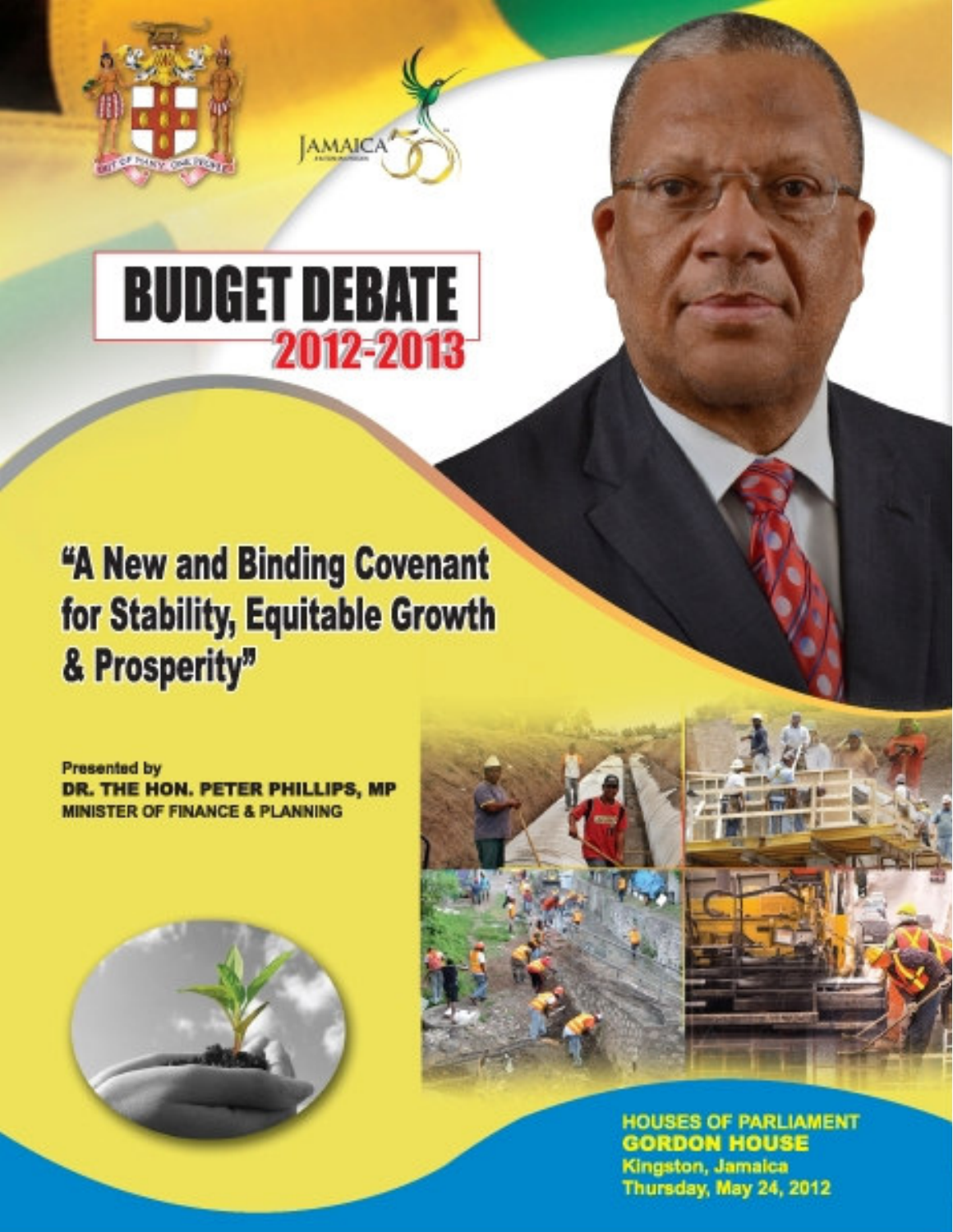BUDGET DEBATE 2012/2013

PRESENTATION

#### A NEW AND BINDING COVENANT

#### FOR

#### STABILITY, EQUITABLE GROWTH AND PROSPERITY

BY

DR. THE HON. PETER D. PHILLIPS, M.P. MINISTER OF FINANCE AND PLANNING

THURSDAY MAY 24, 2012

GORDON HOUSE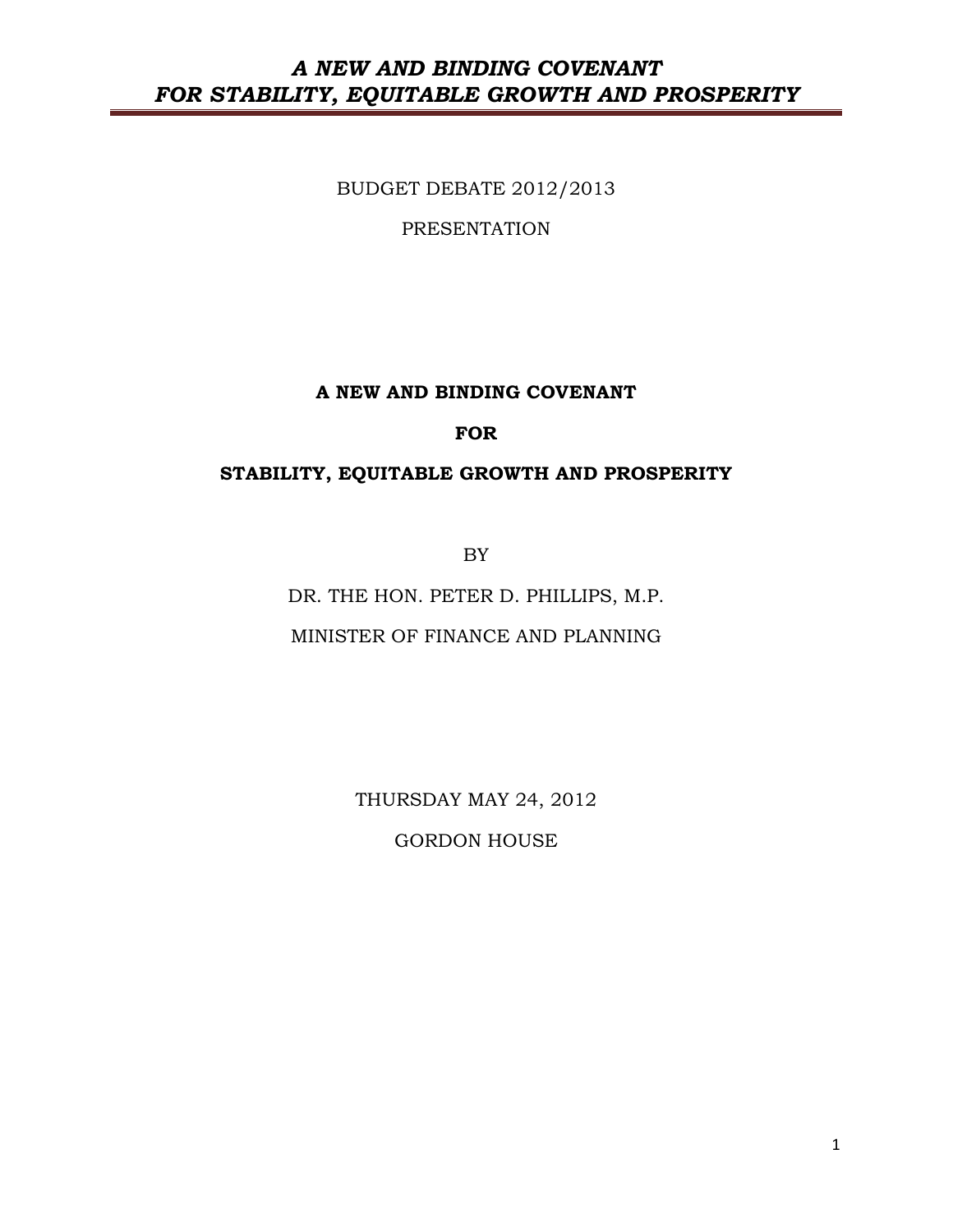#### **CONTENTS**

|     | 1.0 INTRODUCTION                                        | 4               |
|-----|---------------------------------------------------------|-----------------|
|     | Acknowledgements                                        | 4               |
|     | 2.0 JAMAICA 50 YEARS ON                                 | 5               |
|     | 3.0 THE MAKING OF THE DEBT CRISIS                       | 6               |
|     | 4.0 JDX                                                 | 7               |
|     | 5.0 THE LESSONS TO BE LEARNT                            | 8               |
|     | <b>6.0 AUSTERITY OR STIMULUS</b>                        | 10              |
|     | 7.0 EXPANDING PARLIAMENTARY OVERSIGHT                   | 11              |
|     | 8.0 A REVIEW OF MACRO-ECONOMIC DEVELOPMENT 2011/2012 14 |                 |
|     | 9.0 NEGOTIATION WITH THE IMF                            | 17 <sub>2</sub> |
|     | 10. MEDIUM TERM ECONOMIC PROGRAMME                      | 20              |
|     | 11. FISCAL AND DEBT SUSTAINABILITY                      | 20              |
|     | 12. TAX REFORM AND PENSION REFORM                       | 21              |
|     | 13. PUBLIC SECTOR PENSIONS REFORM                       | 23              |
|     | 14. THE WAGE ISSUE                                      | 23              |
|     | 15. PUBLIC SECTOR TRANSFORMATION                        | 24              |
| 16. | GOING FOR EQUITABLE GROWTH AND PROSPERITY               | 25              |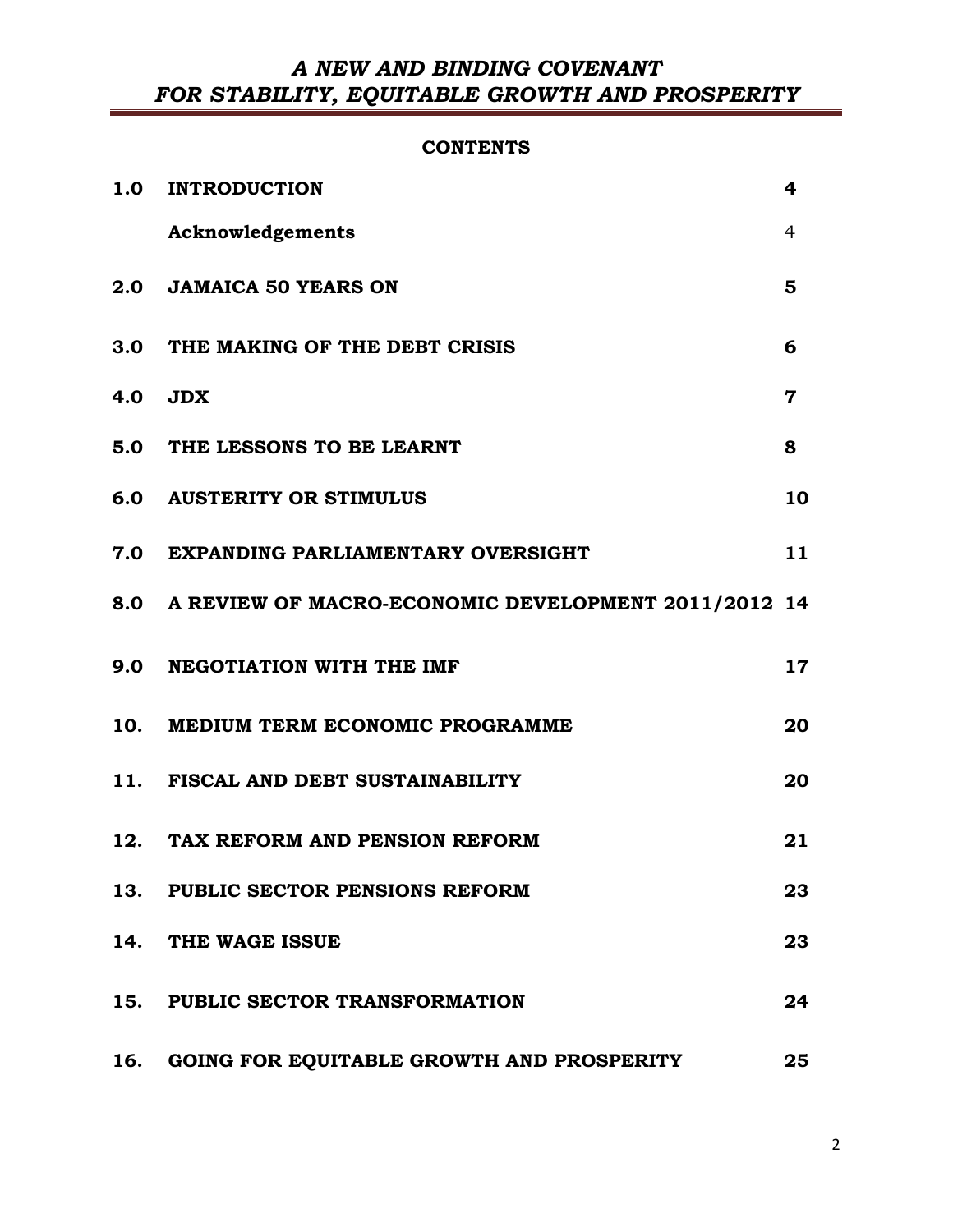| 17. FACILITATING BUSINESS DEVELOPMENT            | 25 |
|--------------------------------------------------|----|
| 18. ENERGY                                       | 27 |
| 19. FOREIGN DIRECT INVESTMENT                    | 28 |
| 20. FACILITATING JAMAICAN INVESTMENT CAPITAL     | 29 |
| 21. TAX CREDIT FOR INNOVATION AND GROWTH         | 31 |
| 22. PRIVATIZATION                                | 31 |
| 23. MOBILE MONEY                                 | 32 |
| 24. PETRO-CARIBE FUND                            | 32 |
| 25. PUBLIC PRIVATE PARTNERSHIP (PPP)             | 32 |
| 26. PRIORITISATION OF PUBLIC CAPITAL EXPENDITURE | 33 |
| 27. SOCIAL PROTECTION STRATEGIES                 | 33 |
| 28. CENTRAL GOVERNMENT BUDGET FOR FY 2012/13     | 34 |
| 29. CONCLUSION                                   | 38 |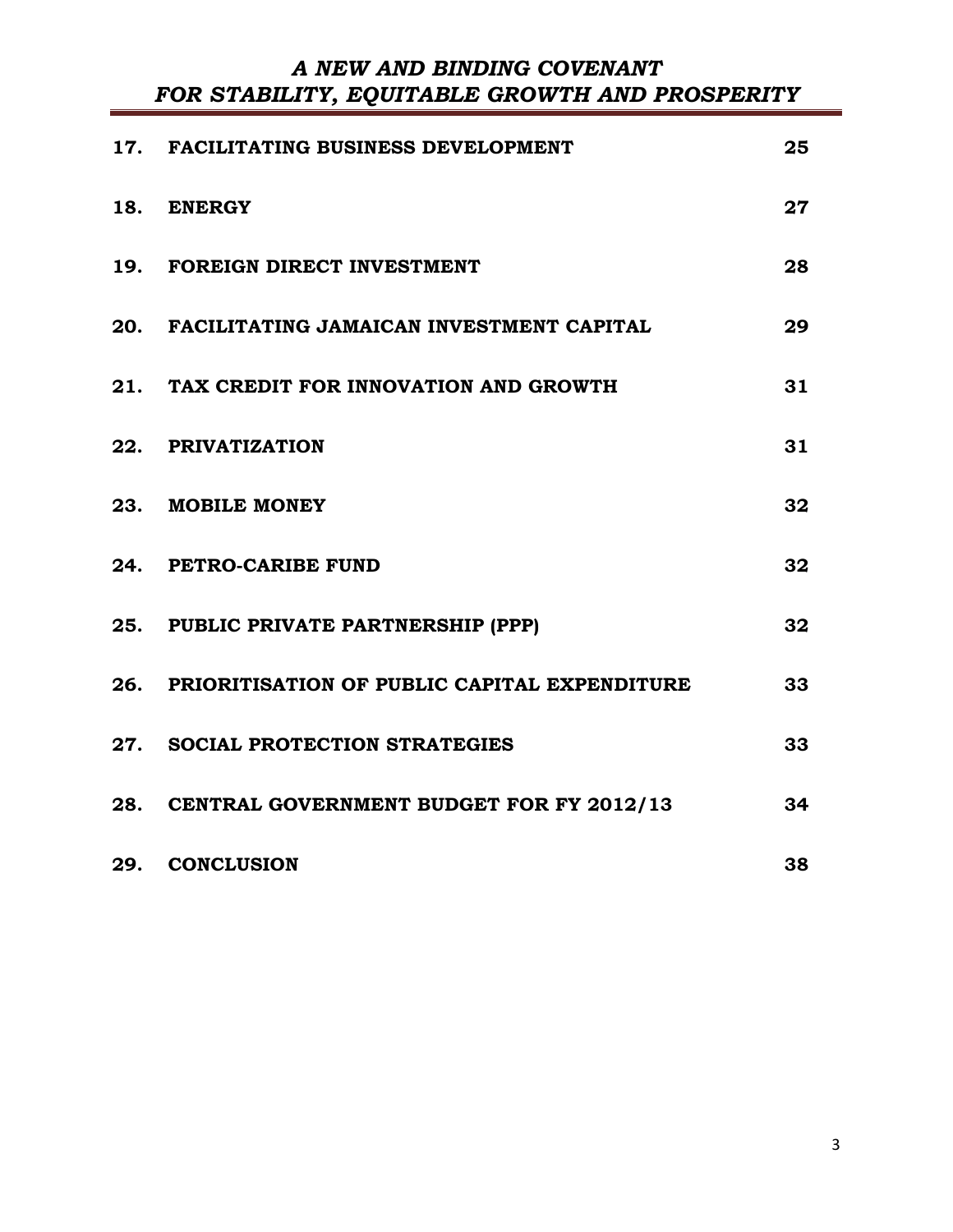#### 1.0 INTRODUCTION

In opening this debate on the 2012/13 Budget, I am mindful that my presence here is first of all a mandate from my constituents in East Central St Andrew who continue to show their satisfaction with the representation they receive by returning me to Parliament. They remain an invaluable and irreplaceable source of support, love and inspiration.

Let me pay a well deserved tribute to Prime Minister the Most Hon. Portia Simpson Miller for her leadership and for the confidence she continues to place in me as a member of the Cabinet with responsibility for an extremely critical portfolio.

I must place on record my appreciation for the support of my colleague, Minister Horace Dalley, who shares with me the responsibilities of an extremely demanding Ministry; the Financial Secretary and the staff of the Ministry of Finance and Planning for their unwavering and professional support; and my personal staff for their patience and commitment, particularly in those difficult moments which come with the territory.

I would also like to recognize the contribution of the staff in the departments and agencies which underpin the work of the Ministry; and in particular the leadership and staff of the Bank of Jamaica and the Planning Institute of Jamaica, STATIN, indeed all the agencies for their invaluable assistance in the budget preparation process.

Mr. Speaker, I want to express a special word of thanks to the thousands of well-wishers and supporters, who with their notes, their telephone calls, their letters, their BB and text messages and their prayers, offer goodwill and guidance.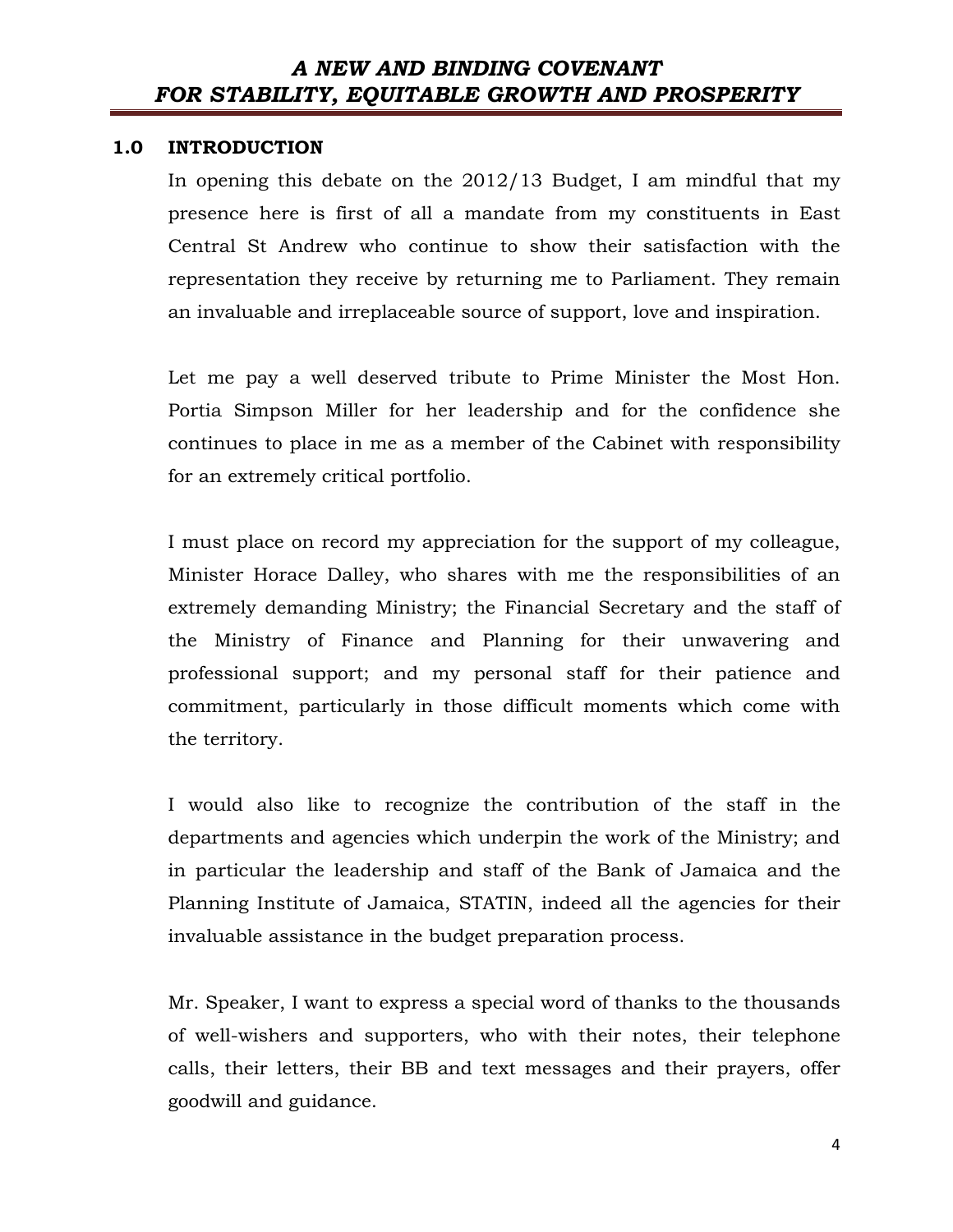Finally, let me use this opportunity to thank my family – my wife Sandra and children – one of whom has been bold enough (or foolhardy enough) to follow me into this Parliament. Words cannot adequately express my appreciation for their caring, advice, and love; without which I would not be able to withstand the vicissitudes of public life.

#### 2.0 JAMAICA 50 YEARS ON

Mr. Speaker, this budget debate assumes special significance for the fact that it is taking place in the year that we celebrate the  $50<sup>th</sup>$  anniversary of our Independence. We have a lot to celebrate, for no one can deny the genuine progress that our country has made over these fifty years. We have sustained and deepened our democracy; we have created a more egalitarian social order by providing unprecedented access to education and training at all levels, the improvements to our healthcare system have made life expectancy in Jamaica comparable to that which obtains in the developed countries of the world. Our performance in housing construction and the modernization of our physical infrastructure is a source of national pride. Our Artistes and Athletes have stamped the imprint of Jamaican culture on the consciousness of the world.

Yet, for all these achievements, there are deficits on our national balance sheet. One major deficit is our failure to achieve sustained economic growth. Average income per person today remains the same as it was in 1973. Average annual growth rates have been 0.8% over the past 40 years. In other words, Jamaica has not fulfilled the economic mission envisaged by the founding fathers.

Unfortunately, to compensate for the weak growth performance over the years we have witnessed a build-up of an unsustainable public debt stock which now stands at J\$1.7 trillion which constitutes an increasing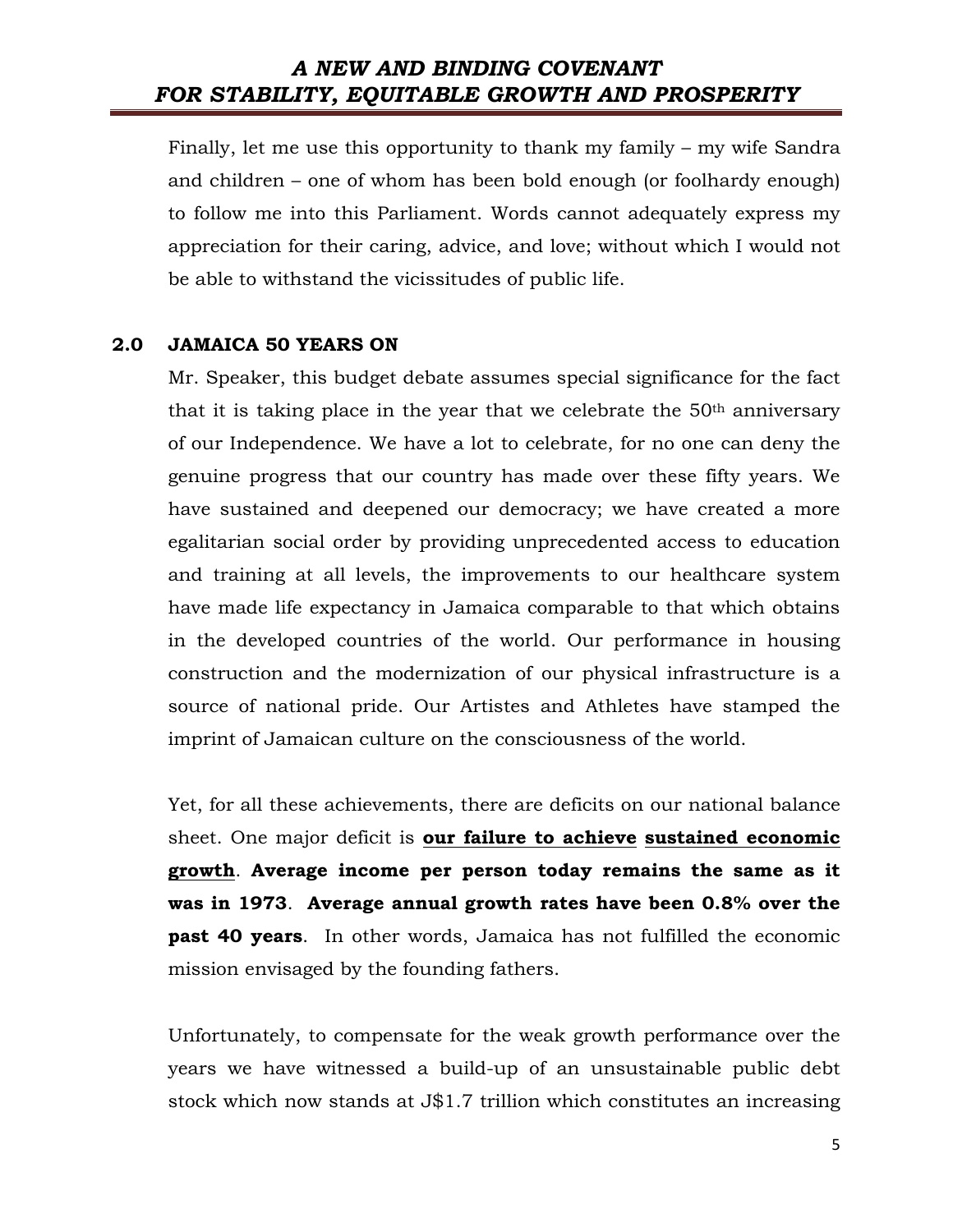burden on the backs of the Jamaican people, and impedes our advancement as a developing country.

The debt to GDP ratio of more than 212% in 1984 was reduced to about 109% by March 2008. The ratio climbed back to about 131% of GDP by the end of March 2011. This debt has now become a burden that places a stranglehold on our capacity to fund vital social services as well as the capital investments required to support sustained growth. Jamaica is classified as a highly indebted middle income country with a Debt-to-GDP ratio of 128.0% at end March 2012. At the close of FY 2011/2012, the country's total public debt stood at \$1.7 trillion of which the domestic debt was \$912.6 billion and the external debt \$749.6 billion (US\$8.6 billion). This translates to J\$600,000.00 for every man, woman and child.

Mr. Speaker, every well thinking Jamaican must ask the question: How did we get here? And it is important that every Jamaican understands why our low credit rating is now the major obstacle to the country's progress and development.

#### 3.0 THE MAKING OF THE DEBT CRISIS

Mr. Speaker, the truth is, we did not get here overnight. In the mid 1970's most of the debt was owed to external commercial banks. By the late 1970's and early 1980's multilateral and bilateral agencies had become our major creditors. During the decade of the 1980s Jamaica's debt was substantially increased by heavy external borrowing from commercial, multilateral and bilateral sources for public expenditure and for balance of payments support.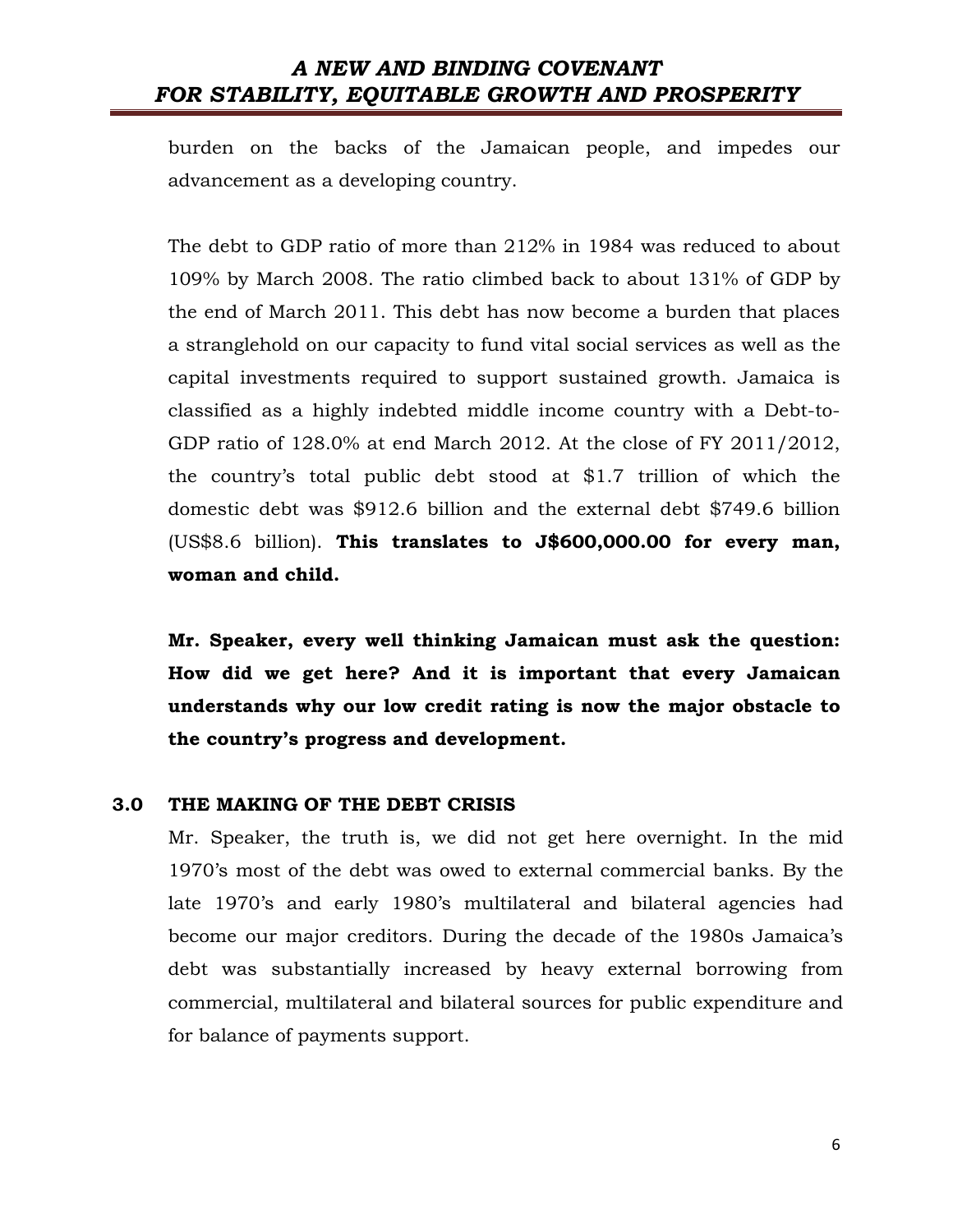The situation was further compounded by years of anaemic growth which added pressure to the fiscal resources and created debt servicing difficulties. In the decade of the 1990's, the increased reliance on domestic borrowing led to a sharp increase in the stock of domestic debt. In dollar terms the debt moved from \$11.9B at end-March 1991 to \$139.2B at end of March 1999. Contingent Liabilities also played a significant part in the growth of the domestic debt, particularly with the assumption of the debt related to the financial sector crisis of the late 1990's, which accounted for 40% of GDP.

Simultaneously, our Debt-to-GDP ratio also increased by 53 percentage points moving from 71% of GDP at the end of FY 1996/97 to 124% at the end of FY 2002/03. That was the cost of the FINSAC rescue of the financial institutions. There was a decrease in the early part of the 21st century, but the debt to GDP ratios again moved sharply upwards from approximately 109 per cent GDP in 2007/08 to 128.0 per cent of GDP at the end of 2011/12.

#### 4.0 JDX

The consequences of the accumulated debt resulted in the effective closure of international capital markets to Jamaica after 2008. So grave was the situation that the previous administration felt compelled to execute a comprehensive liability management programme of its domestic debt which was marketed as the Jamaica Debt Exchange (JDX). The JDX achieved substantial cost savings for the government albeit at the expense of bondholders. Average interest rates declined, and interest payments as a share of GDP declined from 17 per cent in FY 2009/10 to 9.3 per cent in FY 2011/12.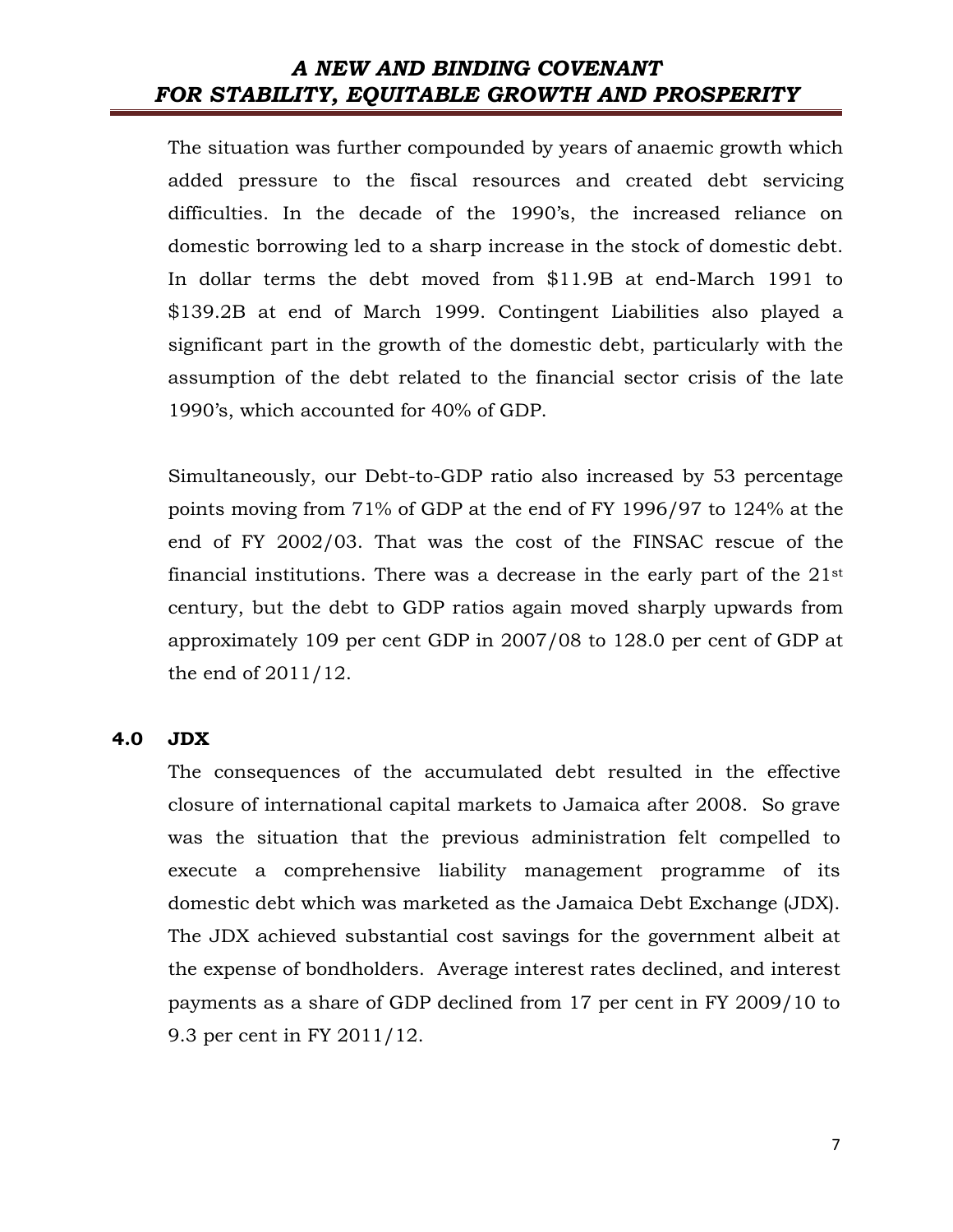The truth, Mr. Speaker, is that the JDX was a pre-condition for approval of the Stand-By Arrangement with the International Monetary Fund concluded in 2010, and it did provide our public accounts with some "breathing space". Unfortunately, however, the benefits of the JDX have been squandered. The relief provided by the JDX in reduced interest and amortisation on domestic debt is now at an end. The cost of debt servicing will increase sharply from \$249 billion last year to over \$335 billion for the 2012/13 fiscal year as the payments of principal on our domestic debt, which were deferred, become due.

Simultaneously, the derailing of the IMF Stand-By Arrangement which interrupted the flow of funds from the multilaterals further exacerbated the situation. Today, our total debt service in the budget is greater than our total non-debt expenditure.

#### 5.0 THE LESSONS TO BE LEARNT

What are the lessons to be learnt from this experience? Over the years the high levels of debt increase your vulnerability to "unanticipated shocks"; be they weather-related shocks such as drought or hurricanes, or more complex events such as the global financial meltdown of 2008. Indeed, numerous communities across the country still bear the scars of hurricane Gilbert, 24 years after it ravaged Jamaica. Many bridges, roads, breakaways originating from Hurricanes Ivan and Dean still remain unrepaired. These are living testimonies to the burdens of the debt.

The second lesson is the need for properly regulated financial institutions. The cost of the rescue of the financial sector, resulted in a sharp upward movement in the debt; the effects of which the country is still experiencing today.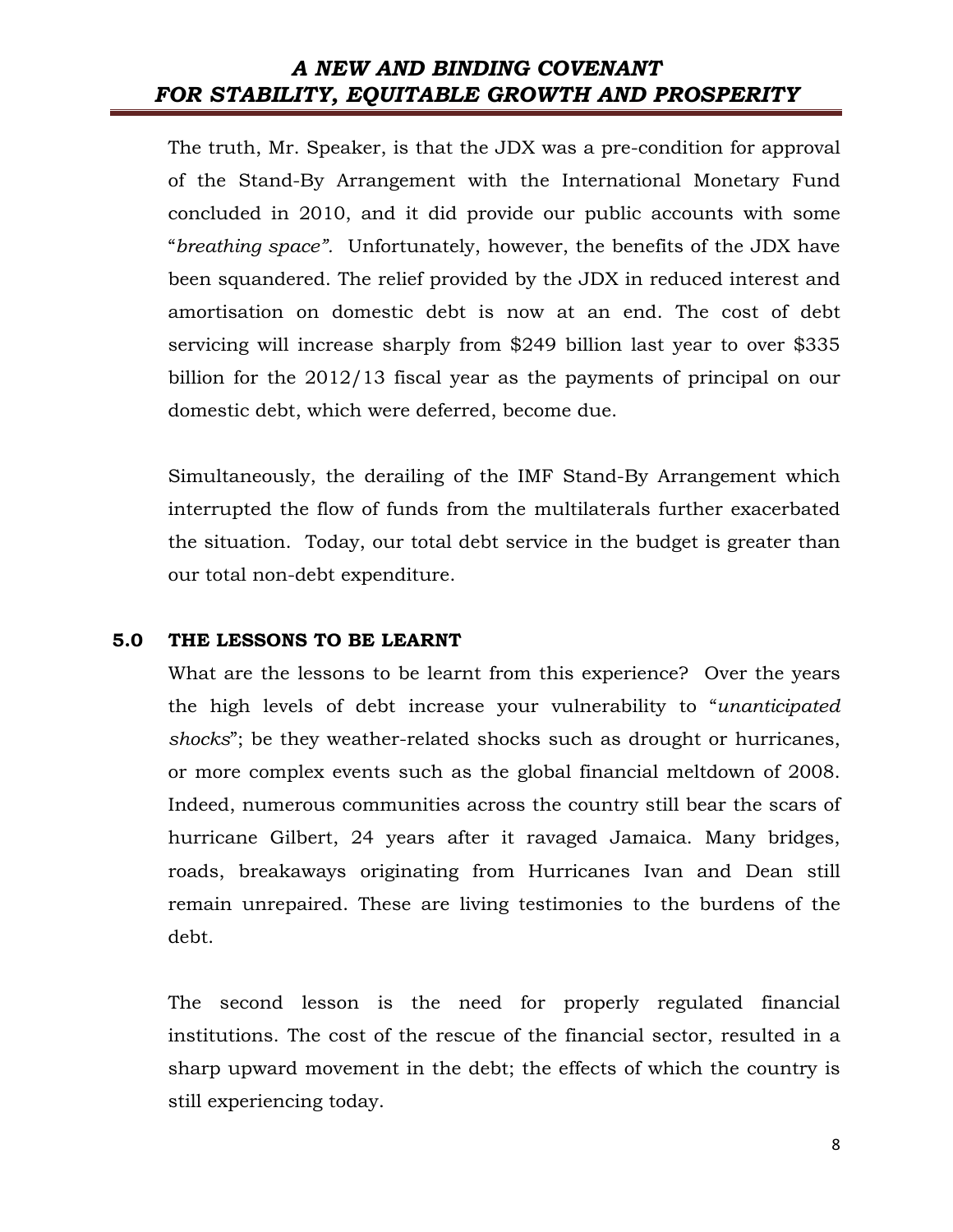Third, is the cost of contingent liabilities and guarantees issued on behalf of public bodies, such as Air Jamaica and the Sugar Company of Jamaica.

Mr. Speaker, I want to use two analogies to demonstrate the impact of the debt burden on Jamaican families and businesses.

The first is the case of a family that keeps sending down to Miss Myrtle's shop to trust a half loaf of bread, 2lbs of flour, 2lbs of rice and a bottle of cooking oil until pay day. As happens so often, pay days come and past, but Miss Myrtle's bill remains unpaid. If you keep on sending for your weekly groceries without paying, one day Miss Myrtle is going to send back a message that she is not going to trust anything else until you pay your bill.

Mr. Speaker, the second scenario is that of a Jamaican businessman who has a great investment idea but is up to his neck in debt. No matter how good his ideas are, his banker is not going to approve another loan until he reduces his debt and becomes credit worthy.

Both these analogies illustrate very clearly the **situation that Jamaica** is in now in relation to its creditors. The bottom line, Mr. Speaker, is that as a country, access to loan markets is being reduced until we begin to pay down the debt. The Inter-American Development Bank and the World Bank are reluctant to lend net new amounts until we have an agreement with the International Monetary Fund. And the inescapable precondition of the IMF's seal of approval is that Jamaica must embark on a programme that will steadily reduce our debt over the medium term. The EU is not prepared to allow drawdown of agreed grants funds until a new agreement with the IMF is secured.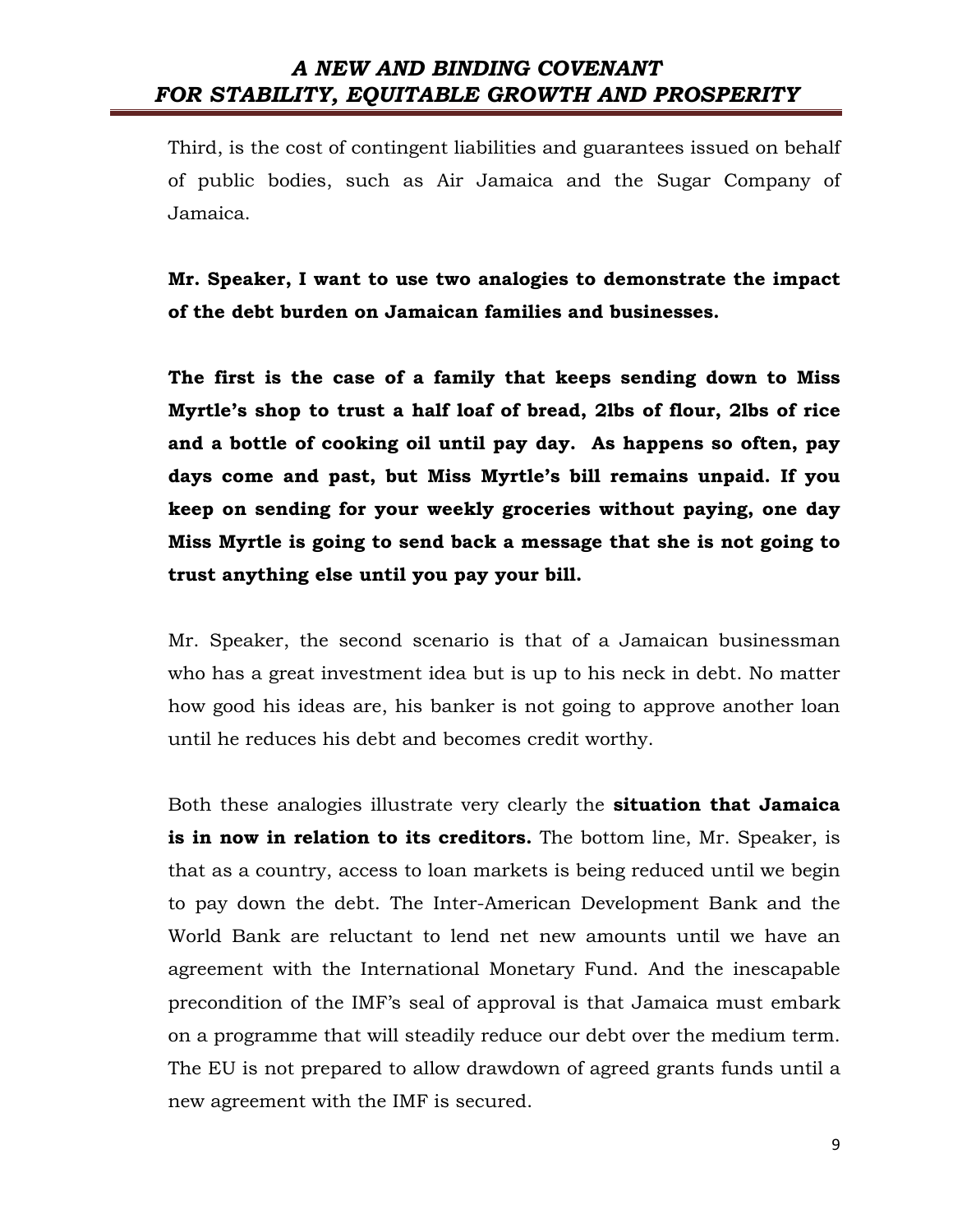What is more, Mr. Speaker, the commercial capital markets are telling us the same thing. They, too, are requiring that we put our debt on a downward trajectory, or face the consequences of higher interest rates.

Mr. Speaker, let me make it clear, this is Jamaica's problem and not that of the IMF. The bottom line is that we must set our debt as measured by its ratio to GDP firmly on a downward trajectory.

#### 6.0 AUSTERITY OR STIMULUS?

There is a debate now as to whether Jamaica should take the path of an austerity programme or implement a stimulus package. Mr. Speaker, I feel compelled at this point to address the question as to whether there is a choice between an austerity budget and a stimulus budget. According to this line of argument the current budget is too tight and we should be engaging in more expenditure, especially on the capital side of the budget in order to grow our way out of our present predicament.

Quite frankly, I empathise with those calling for more expenditure. Who would not want to answer the call to spend more. I certainly would. **BUT** seductive as the thought is Mr. Speaker, **IT IS A MIRAGE......** 

In these terms stimulus means engaging in higher deficit expenditure. That is just another term for borrowing more in order to engage in greater capital expenditure. That would indeed be a welcome prospect were our debt ratios lower than they in fact are. The fact is that we can only borrow more if someone is prepared to lend to us in sufficient amounts. It is a matter of record that the International Financial Institutions are not prepared so to do. What is more: if we choose to go to the domestic capital markets to finance sizeable deficit expenditure, it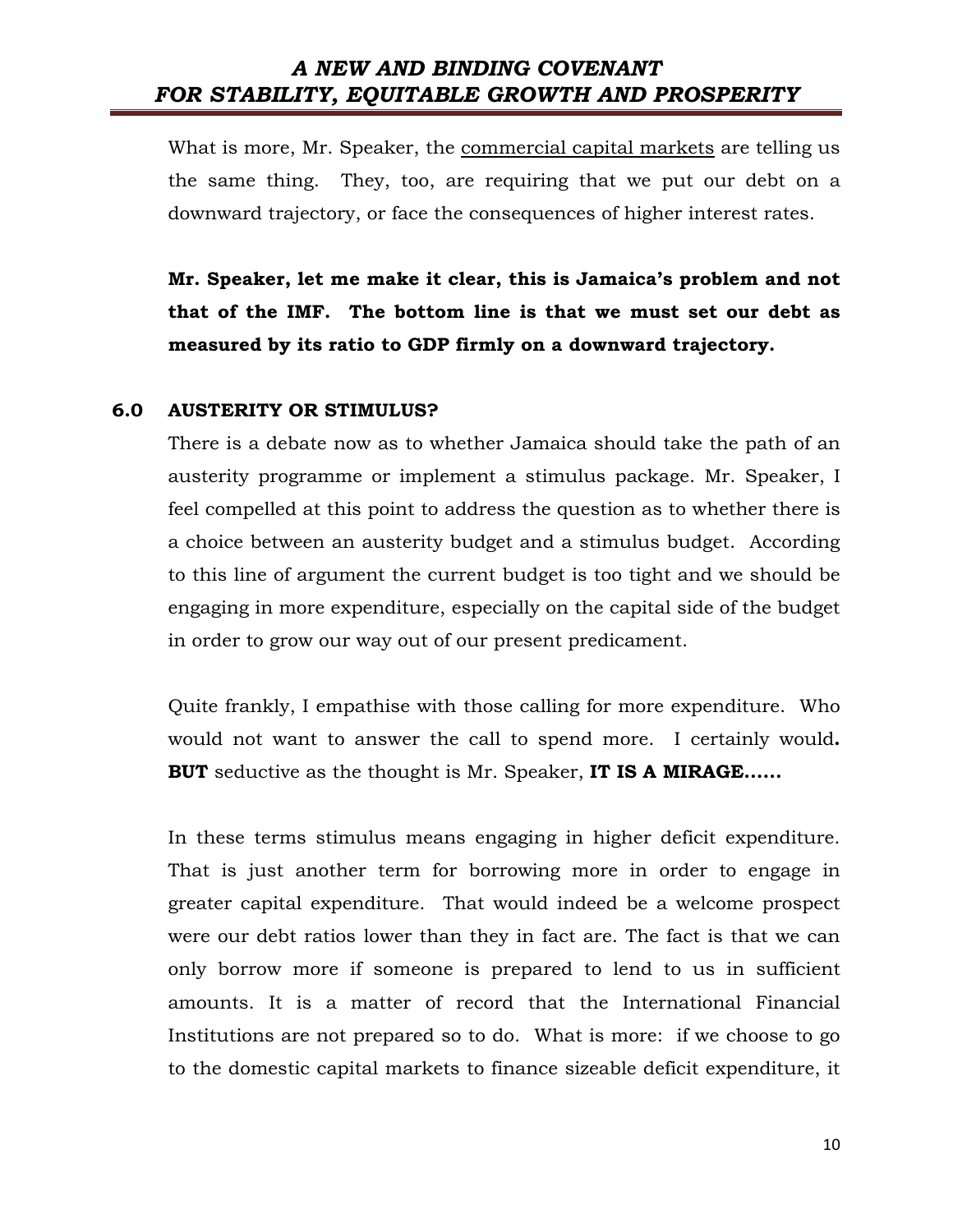would be at the cost of a reversal of the downward path of domestic interest rates.

Mr. Speaker, this administration is not prepared to undertake these actions. Contrary to the doubters and the naysayers this administration is committed to doing all in our power to sustain the downward path on interest rates. To set interest rates, on an upward trajectory once again by deliberate government policy action would be self-defeating and reduce the country's capacity to achieve the increased rates of economic growth which we all seek.

In light of our experience this administration will be putting in place a more effective oversight as an integral part of an improved debt management framework. This year the Government will be placing the Public Debt Management Bill on the Parliamentary legislative agenda. The objective is to strengthen the existing governance framework by pulling together the numerous debt laws; defining clear debt management objectives and reporting requirements.

#### 7.0 EXPANDING PARLIAMENTARY OVERSIGHT

This is not just about workers and civil society, other partners need to get involved, as parliamentarians we have been charged with responsibility of being the keepers of this covenant.

Mr. Speaker having steadily increased the nation's debt over nearly forty years and having as a nation suffered its effects in terms of low growth and persistent poverty, we must now determine as a Parliament to do all that we can to reduce the debt and to ensure that as a country we never repeat the mistakes of the past.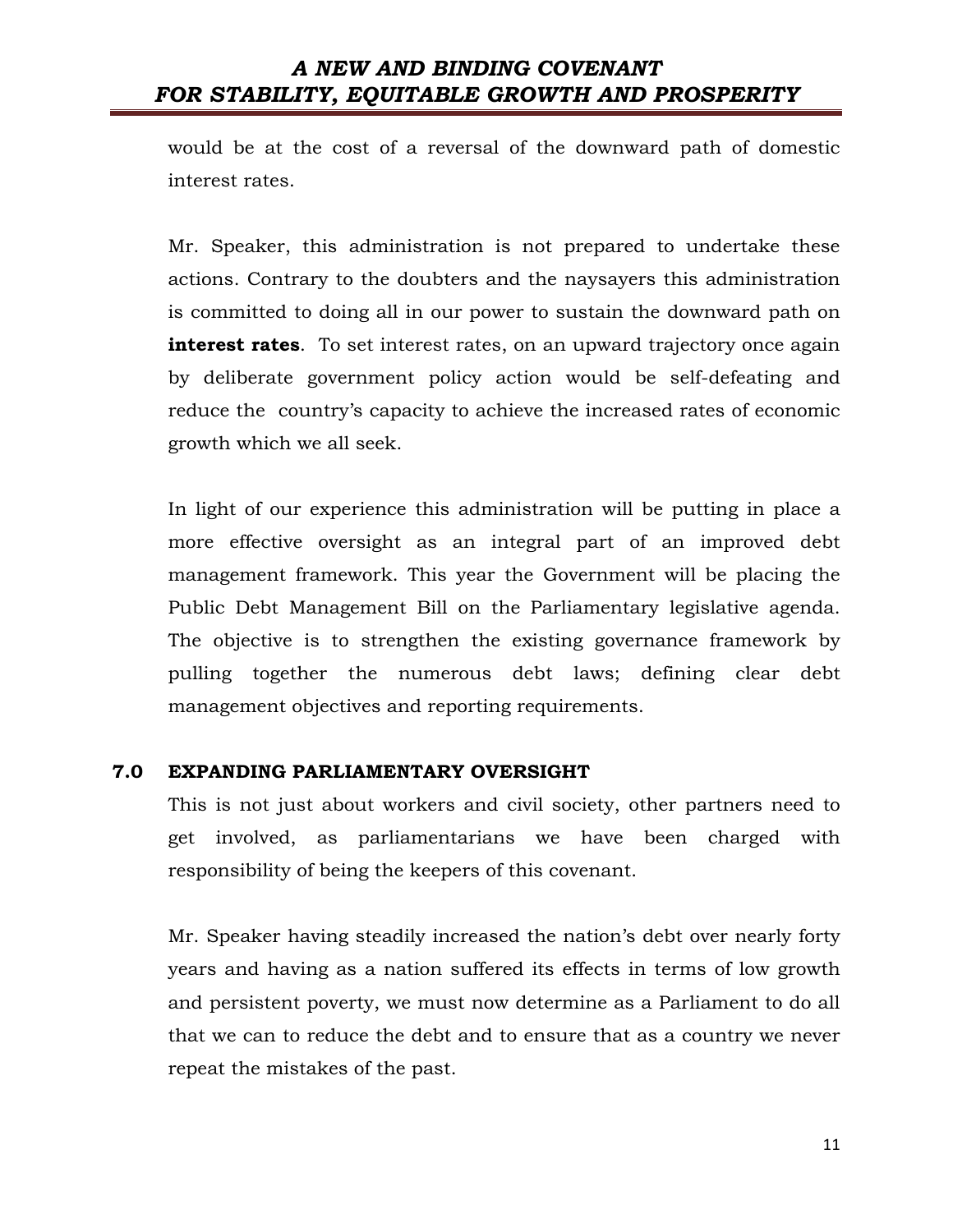Under the Fiscal Responsibility Framework, the Public Administration and Appropriations Committee (PAAC) of the House is required to consider and report to the House of Representatives on any statements of excess, or supplementary estimates before the House votes on any such statements. (This applies to both Central Government and Public Bodies).

We need to further strengthen the role of the Parliament in providing oversight for the country's economic programme and specifically in controlling the debt. To be more precise, we propose under the Financial Administration and Audit Act regulations to present a half-yearly report on the performance of the economy for each fiscal year.

This of course will be within the context of the country's medium term economic programme. The PAAC would be expected to then consider (usually in November of each year):

- The status of the medium term economic programme;
- The progress on meeting the specified fiscal targets, including the fiscal deficit/surplus; the primary surplus; and the resource and borrowing needs for the remainder of the current fiscal year; and,
- The implications for the specified targets for the ensuing fiscal year in the context of the medium term economic programme.

As part of this effort, Mr. Speaker, the PAAC would need to indicate its view of spending priorities, borrowing needs and revenue needs for the ensuing fiscal year. Ultimately though, Mr. Speaker, for these systems to work, the Parliament will need to be seized of national as distinct from sectional interests.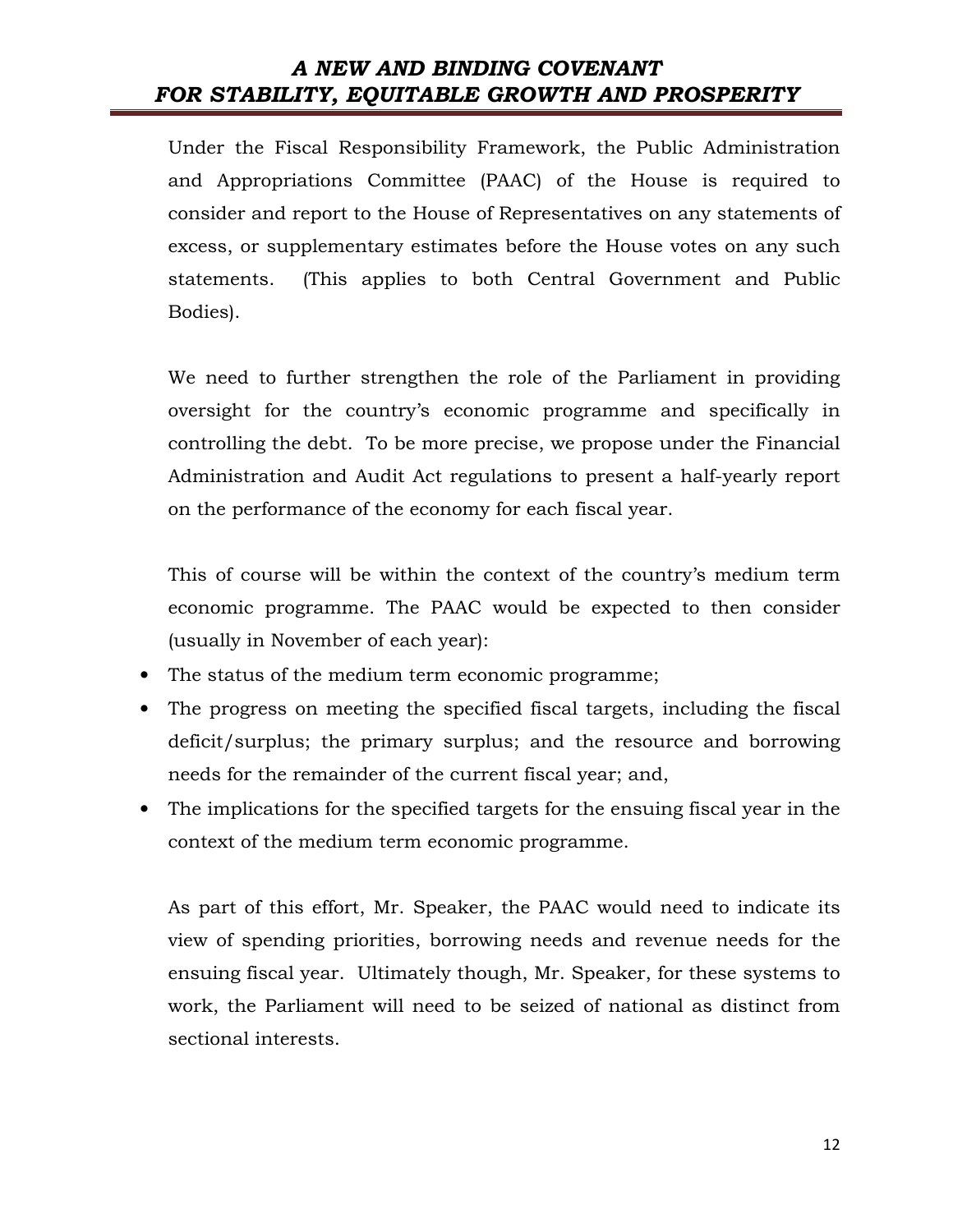Most of all, it will require a commitment to sound fiscal operations on behalf of the country and its future. I have often said that one of the factors behind our present predicament is that too often, the Parliament is only concerned with expenditure and only the Ministry of Finance accepts responsibility for revenue raising.

The new covenant will require Parliament to change its mode of operations in this regard if proper foundations for growth are to be laid.

In expectation of this, it would probably be appropriate for Parliament to review the role of Parliament's Tax Committee so that it can consider the midyear report of the PAAC before the ensuing fiscal year and make recommendations in relation to revenue raising measures.

Make no mistake about it Mr. Speaker; our present predicament will test the maturity and resolve of our democracy which too often looks at situations only through the prism of partisan competition. Our survival now requires that we change our approach. Can we do this? I believe we can.

Mr. Speaker, the best gift that this Parliament can give Jamaica in the  $50<sup>th</sup>$  year of independence is a **NEW AND BINDING COVENANT** with the people of Jamaica; to achieve in the first instance fiscal consolidation and debt sustainability.

A covenant that goes further, to pursue supply side initiatives and structural reforms to enhance Jamaica's growth and competitiveness, thus creating an environment in which all Jamaicans can begin to experience the sustained prosperity and sense of well being that they deserve. I will speak to this in greater detail later.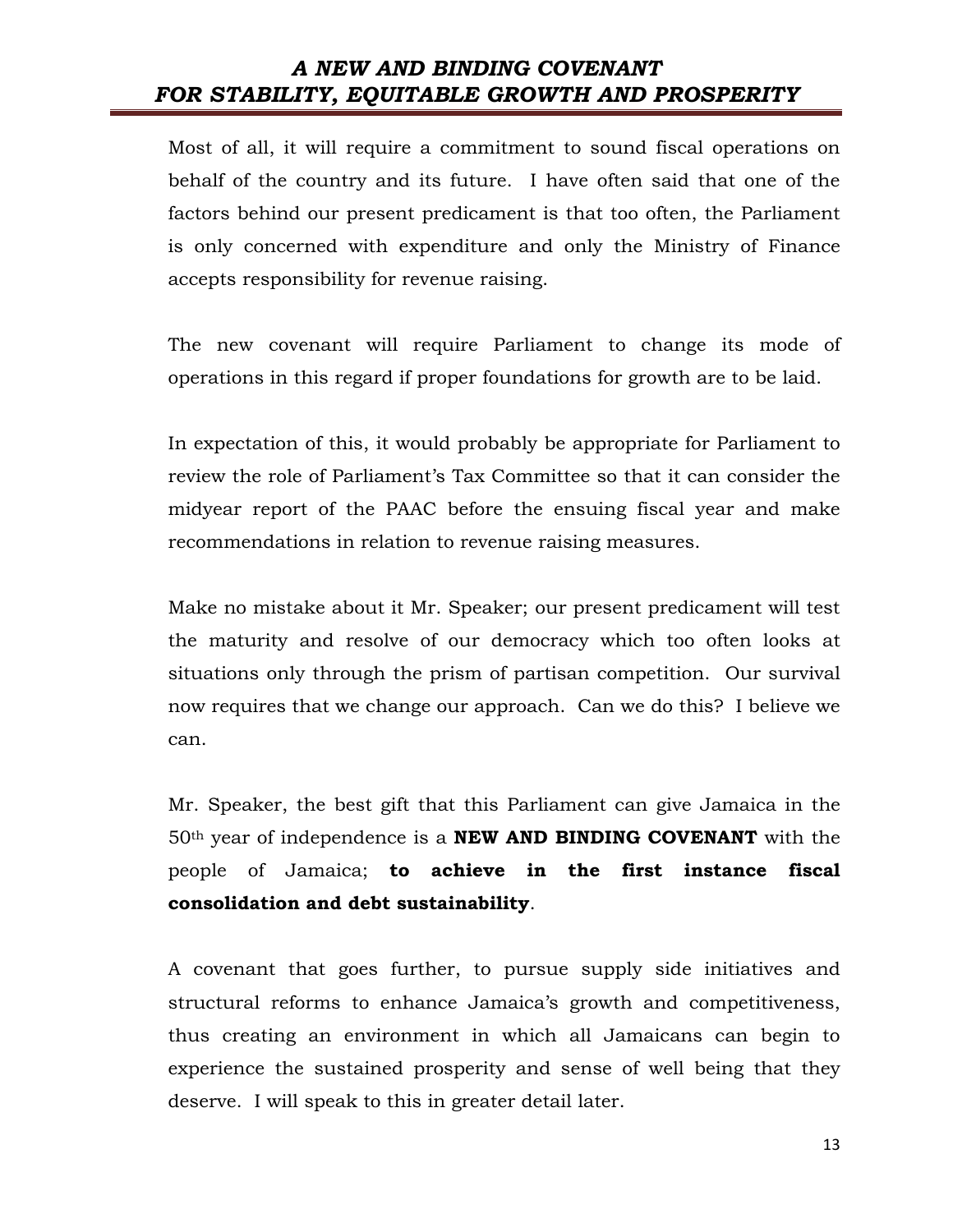#### 8.0 A REVIEW OF MACROECONOMIC DEVELOPMENTS 2011/2012

Mr. Speaker, I would like to look more closely at the broad macroeconomic developments over the past year.

**Fiscal year 2011/2012** unfolded in what continued to be a challenging international economic environment. There were signs of recovery in the United States but towards the end of 2011, the Euro zone, and by extension, the world economy, were threatened by debt crises in Greece and other European economies. Developing economies, led by China, India, Brazil and Latin America, grew faster than developed market economies but even China grew slower than its annual average over the previous decade. Interest rates in developed market economies remained at very low levels reflecting international recession while oil prices continued to climb upwards.

Monetary policy has remained consistent with sustaining single digit inflation. For fiscal year 2011/2012 growth in the broadest measure of Jamaica dollar money supply (including currency, demand, time and saving deposits and other liquid financial instruments) was contained at 8.9%. This facilitated an inflation out-turn of 7.3%, which was within the range of 6-8% targeted by Bank of Jamaica.

Money growth reflected in part, a growth of bank credit to the private sector throughout the fiscal year. There has been some concern about the distribution of this credit growth between consumption (often motor cars for personal use) and productive activity. In 2011, there was concern about an increase in non-performing loans but the incidence was still substantially below internationally accepted benchmark ceilings. For January to March 2012, there was a decline in the incidence of non-performing loans from 8.8% to 8.4%.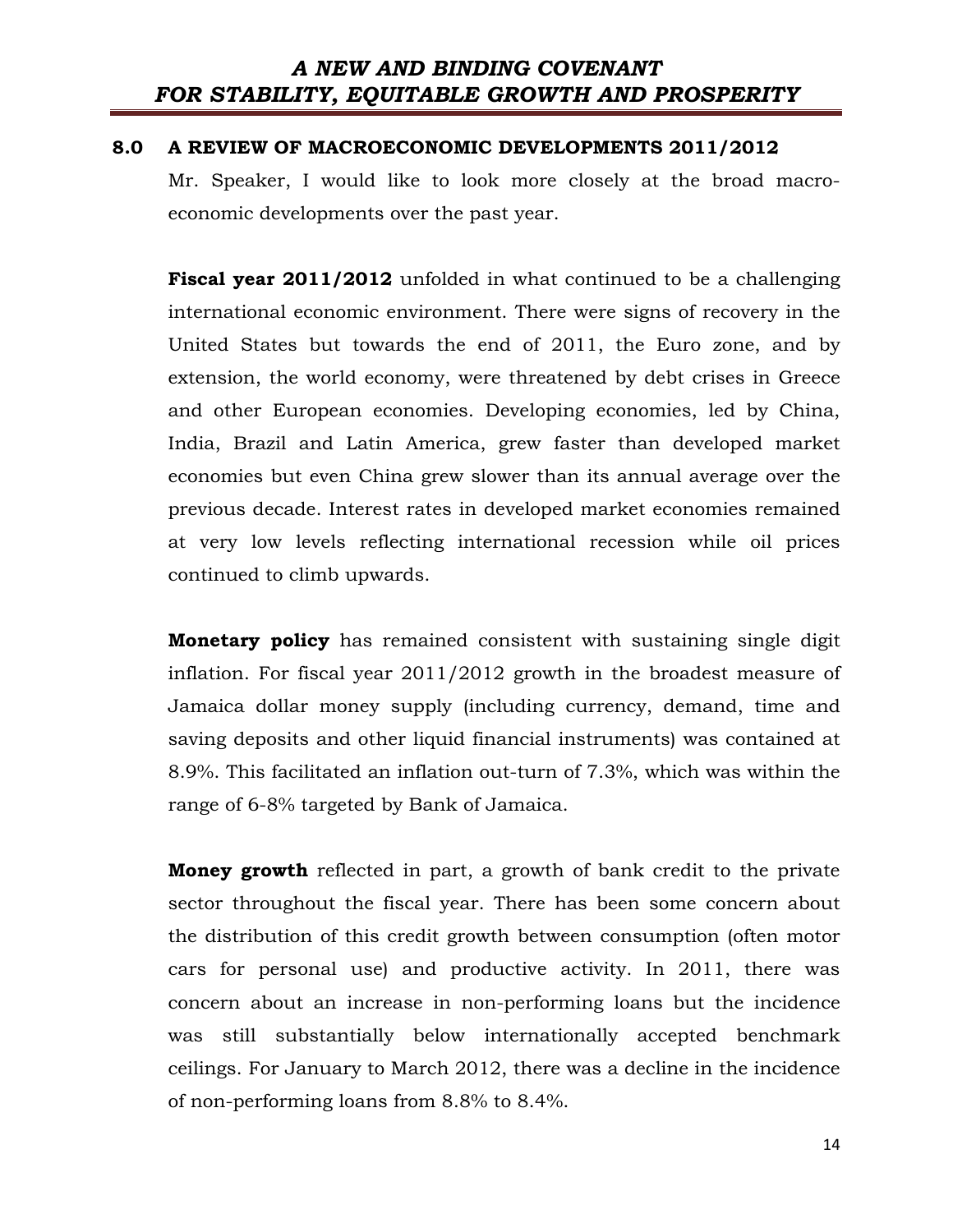The financial sector, despite the loss of income related to the JDX has remained stable and healthy, the current publicised failure of a securities dealer notwithstanding. There is some evidence that the lowering of interest rates has encouraged financial institutions to deepen their exploration of core business, at profit to themselves. Efforts have continued to strengthen regulatory legislation and processes to include the increased use of risk based assessment.

Driven largely by a US\$1 billion deterioration in the merchandise trade account, the **current account deficit** increased by US\$1.13 billion in 2011. An increase in merchandise exports of about US\$300 million was dominated by an increase in merchandise imports of US\$1.3 billion, occasioned primarily by the increase in the price of fuel imports.

Despite a modest increase in earnings from travel, the Services account was dominated by a decline in earnings from Transportation. The continuing increase in private transfers (remittances) exceeded the decline in transfers to Government by US\$32.6 million. The increased current account deficit and the fall-out in official capital flows were reflected in a decline in Net International Reserves. At end March 2012 however, gross reserves still exceeded US\$2.6 billion representing the equivalent of 17 weeks of imports of goods and services.

Consistent with monetary policy and single digit **inflation, the exchange** rate has remained relatively stable over the past financial year. Concerns about competitiveness and anaemic growth demand that attention be paid now, to factor productivity, and to energy and security costs as well as to the structure of public expenditure and revenue. Low inflation and exchange rate stability have also facilitated the lowering of short term policy interest rates to under 6.5% and the maintenance of these rates.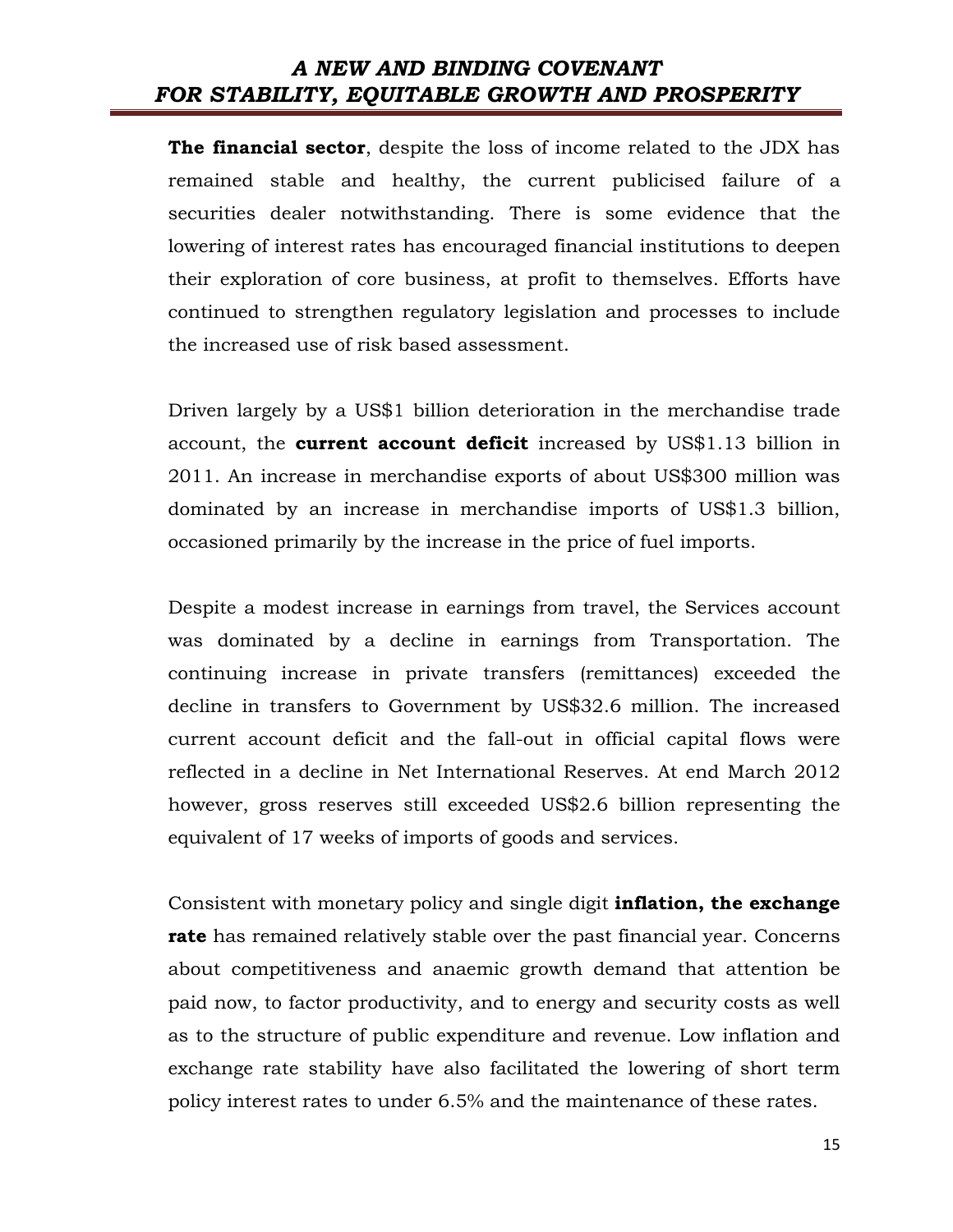The administration is committed to the maintenance of a stable macroeconomic environment. The return to high interest rates is not an option. The fforeign exchange rate will continue to reflect the fundamental conditions in the market.

The Macro Economic outturn experienced in FY 2011/2012 varies. GDP grew by 1.3% as compared with an average decline of 1.8% over the previous three years. All sectors experienced some growth. The goods sector grew by 5.0 per cent while the services sector grew by 0.2 per cent. This growth was influenced by improvement in the international economy and a slight strengthening of domestic demand.

Modest increases in remittance flows and increases in real wages during the year influenced the strengthening of domestic demand. The marginal increase in domestic demand occurred in a context of high unemployment and some uncertainty of economic prospects given the countries inability to successfully complete the Stand-By Arrangement with the IMF.

The expectations of improved economic performance were pinned on the signing of a  $27$  month **Stand-By Arrangement (SBA) with the IMF** that was to extend from February 2010 to May 2012. Continuation of loan financing from multilateral development banks and substantial grant financing from the European Union, were then known to be dependent on adherence to the letter and spirit of the SBA.

It is unfortunate that despite the windfall afforded by the **JDX** and generous front-loaded funding by the multilateral financial institutions which provided room to undertake difficult policy initiatives including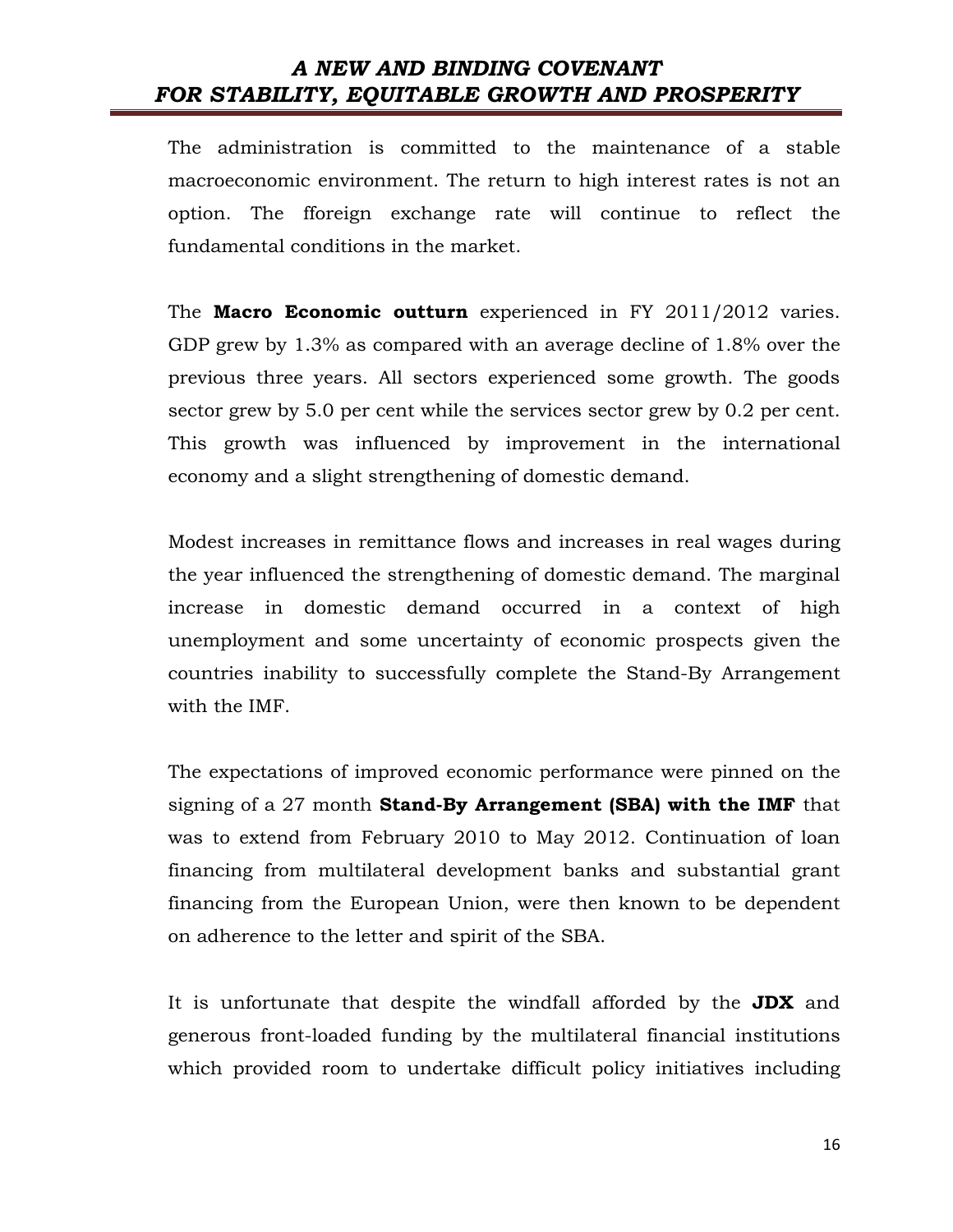public sector restructuring, wage containment and pension reform, Jamaica did not adhere to its commitments made under the SBA.

There were institutional delays in structural reform and expenditure commitments (weather, public wages, public infrastructure and buses) outside of the budget that was inconsistent with the programme.

After the three quarterly reviews for March, June and September of 2010, there was a deafening silence regarding the status of the SBA. Jamaicans only learnt of the situation they were in when the silence was broken by an IMF representative in late 2011. The information from the IMF was that the fund was unable to take a programme review to the IMF board due to Jamaica's non-realization of its programme commitments.

In accepting generous front-loaded financing but not implementing policy commitments, Jamaica created a massive "trust deficit" with the international financial community. As a result, external loan and grant financing for FY 2011/2012 was much lower than expected and as a result, Jamaica must take immediate steps to restore its trustworthiness.

#### 9.0 NEGOTIATIONS WITH THE IMF

Rebuilding trust requires that we begin implementing, a credible programme of fiscal discipline as a matter of urgency. Our relationship with the IMF stands at the centre of our economic recovery programme since our interests are best served by entering into an agreement with the IMF covering an extended period of at least three years.

Further to this objective, we arranged for a visit by IMF staff to meet with us within the first two weeks of taking office. We have made two visits to Washington DC, the first in February for me to meet with the Managing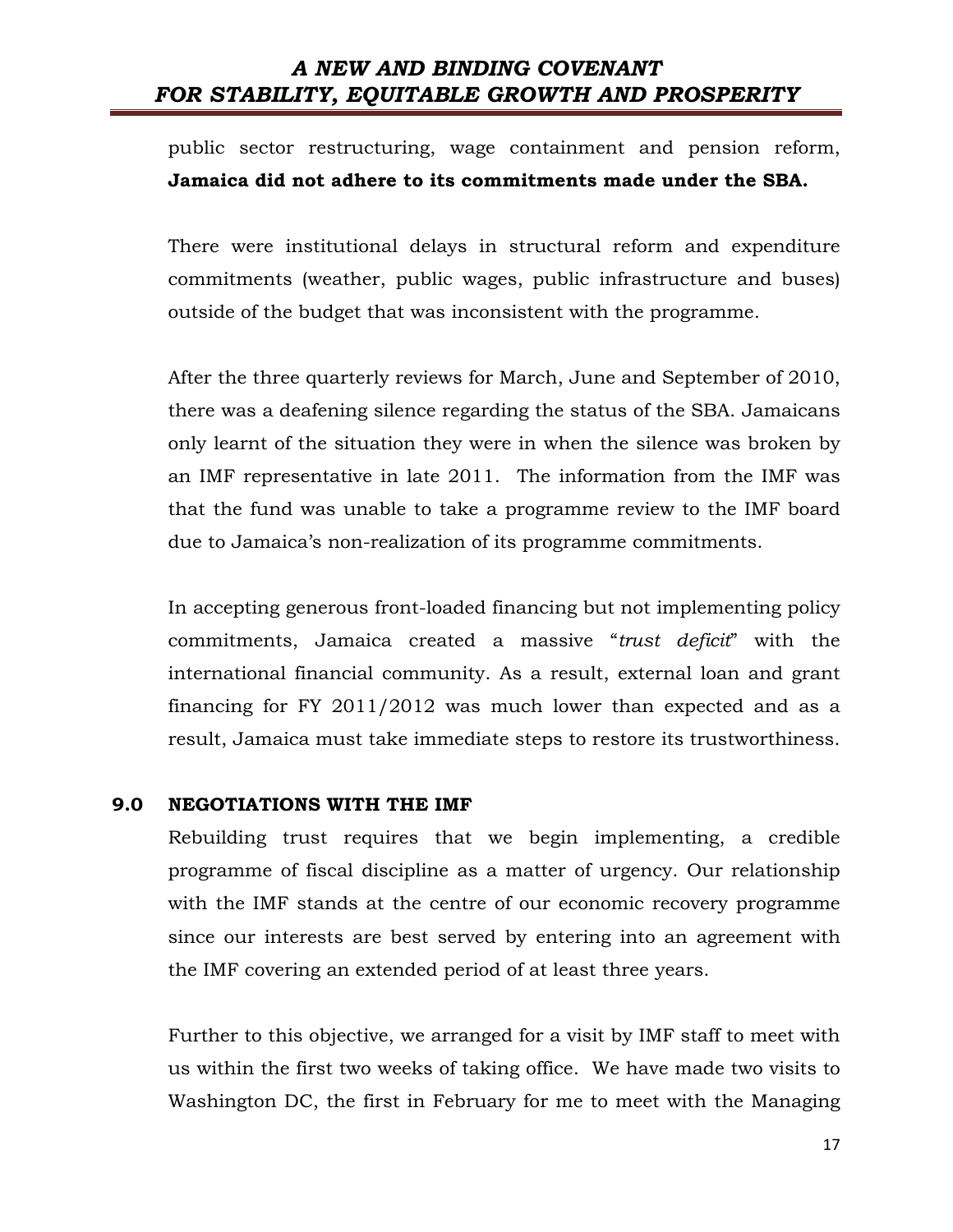Director, Christine Lagarde, the second more recently by a technical team last month to advance the discussions. As a part of this reengagement, an IMF team completed an Article IV exercise last month. Through these meetings, we have made substantial progress towards full reengagement with the IMF.

We have jointly reviewed the economic circumstances that place our own particular condition within the context of the evolving international environment that continues to be characterised more by crisis and risk than by resolution and opportunity. In this process of dialogue, we have found that the IMF agrees with our own assessment that high levels of public debt, low economic growth and waning investor confidence provide severely limited policy space and, without a change to the previous policies (of the last administration), Jamaica's vulnerabilities and exposure to risks will only get worse.

Is it possible for us to adopt a comprehensive set of policies to put the debt path on a downward trajectory and to break the cycle of low growth? Yes, but only through the exercise of fiscal responsibility and the adoption of structural reforms that will enhance the external competitiveness of Jamaican businesses and products in the long term.

These reforms span fiscal consolidation, comprehensive tax policy and tax administration reform and pension reform. They include measures to improve the business environment, reduce energy costs and enhance social protections.

In the course of these discussions, we have availed ourselves of the freely offered technical resources of the IMF as we have focussed on the critical areas of enhancing tax administration and work on the technical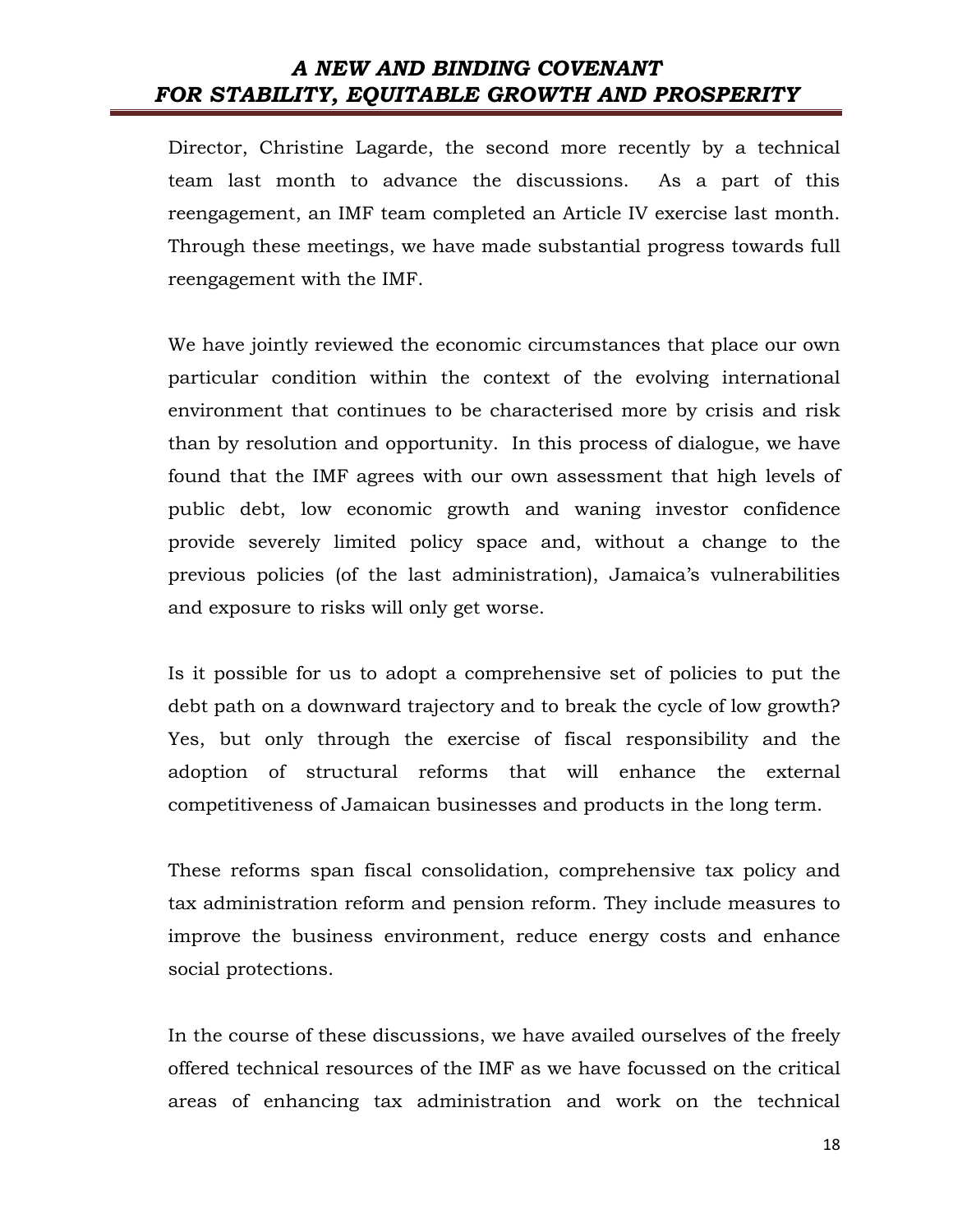underpinnings of overall tax reform (which includes the reform of our system of tax incentives and tax waivers). We have arranged for additional technical support in the design of appropriate social protection programmes given our ongoing reforms.

Our dialogue to date has therefore been much more than a negotiation as we seek to craft a macroeconomic programme that will balance the urgent need to tackle our greatest vulnerability, the debt, while simultaneously engaging a reform programme that will unleash the creative and productive energies of our people and protect the most vulnerable in our society at the same time.

This process of reengagement and dialogue that I have touched upon has served us well in restoring a measure of trust in our relationship with the IMF. Indeed, it is noteworthy that the Fund did not set any preconditions before we started programme discussions or negotiations with them, as they might well have been justified in doing. But, at the same time, we must not be in any doubt that there are important actions that we will have to carry out before an agreement with the Fund will be entertained by its Board.

Above all we must demonstrate the resolve to take the actions required to tackle our chronic fiscal deficits and the overwhelming mountain of debt by enhancing revenues and containing expenditures. We cannot defer taking action on the reform of tax policy and dramatic improvement in tax administration. We cannot delay the commencement of structural reforms aimed at improving the competitiveness of our businesses and the economy as a whole.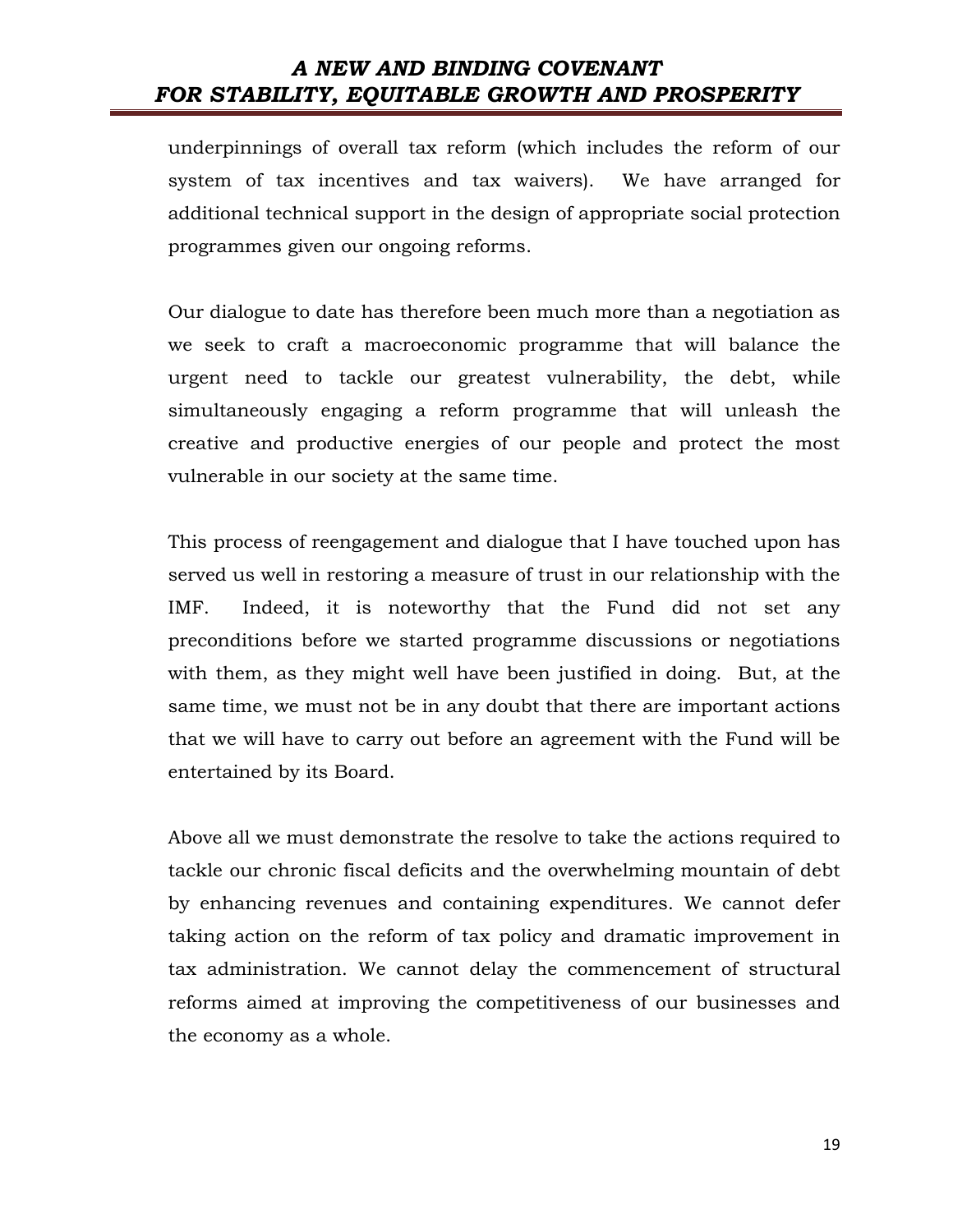The presentation of our economic programme today represents the next step along the path and a crucial component in the repair of the trust deficit. The nature of this kind of exercise, the exercise of repairing a deficit of trust, is one of mending fences and is therefore time consuming. As we turn to the implementation of our economic programme presented under this Budget, we expect to have further and more intense discussions with the IMF during the next few months.

#### 10.0 MEDIUM TERM ECONOMIC PROGRAMME

The medium term economic programme which has been prepared is set against the background of persistent low growth, deep fiscal imbalances and unsustainable public debt which has resulted in a worsening of economic and social conditions in the country which has been especially brutal on the poor and marginalized segments of the society.

The challenge that we face is how to secure growth as we tackle the task of fiscal consolidation which we must undertake if we are to reduce debt.

In summary, the medium term programme is shaped around three key objectives:

- Fiscal and debt sustainability
- Economic growth and enhanced competitiveness
- Effective social protection

#### 11.0 FISCAL AND DEBT SUSTAINABILITY

As I have stated Mr. Speaker, tight fiscal management is for Jamaica a necessity. There is no other choice available to us. It will require not only that we increase revenues and reduce expenditure, but it will also mean that we will have to undertake fundamental structural reforms – including tax reform, pension reform and wage containment.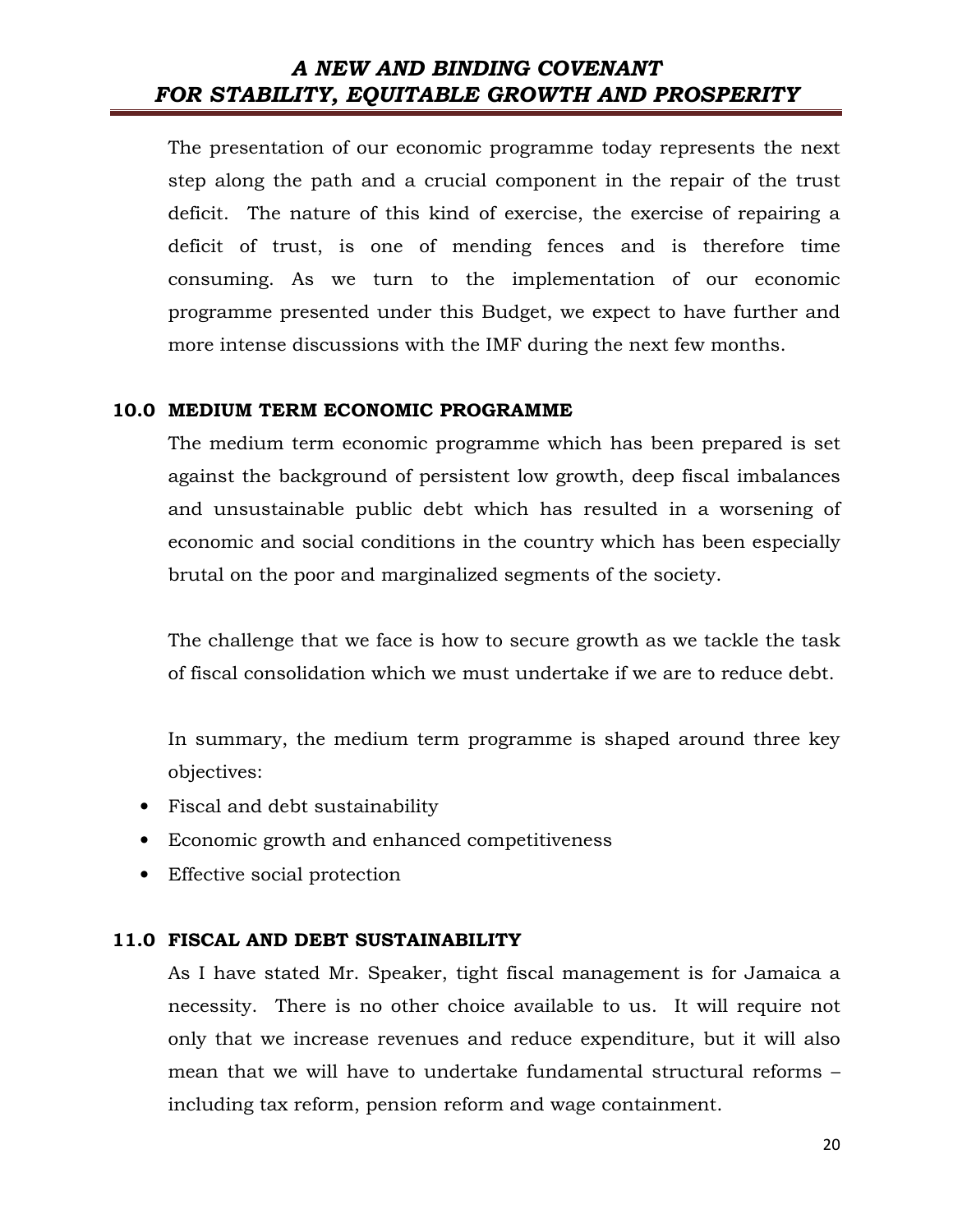The simple truth is that we are spending approximately 80 per cent of our budget to pay the debt and wages; everything else – all the programmes of supplies for government departments, the expenditure for chalk and blackboard, school desks, road repairs, irrigation subsidy, hospital supplies, medicine, police equipment etc. all the rest has to be paid out of the 20 per cent that is left.

It is therefore, necessary in this special period of economic challenge which we face over the next four years to "Put our Public Debt on a clear and decisive downward trajectory." This means running higher primary balances and lower fiscal deficits.

| <b>Table</b> |  |
|--------------|--|
|              |  |

| <b>Fiscal</b> | 11/12  | 12/13  | 13/14  | 14/15  | 15/16 |
|---------------|--------|--------|--------|--------|-------|
| Accounts-     |        |        |        |        |       |
| <b>Active</b> |        |        |        |        |       |
| Fiscal        | $-6.2$ | $-3.8$ | $-2.7$ | $-1.5$ | 0.0   |
| Balance/GDP   |        |        |        |        |       |
| Primary       | 3.1    | 6.0    | 6.5    | 7.3    | 8.0   |
| Balance/GDP   |        |        |        |        |       |
| Debt/GDP      | 128.0  | 130.5  |        |        | 100.0 |

#### 12.0 TAX REFORM AND PENSION REFORM

Among the key structural reforms to be undertaken are tax reform and pension reform. Members of the House may be aware that the Committee on Taxation which considered the Green Paper on Tax Reform has completed its deliberations. It had been hoped that the House would have had the opportunity to consider and debate the Report of the Committee on Tax Reform. Time did not permit this however. The deliberations are in fact complete and a Draft Report on the findings has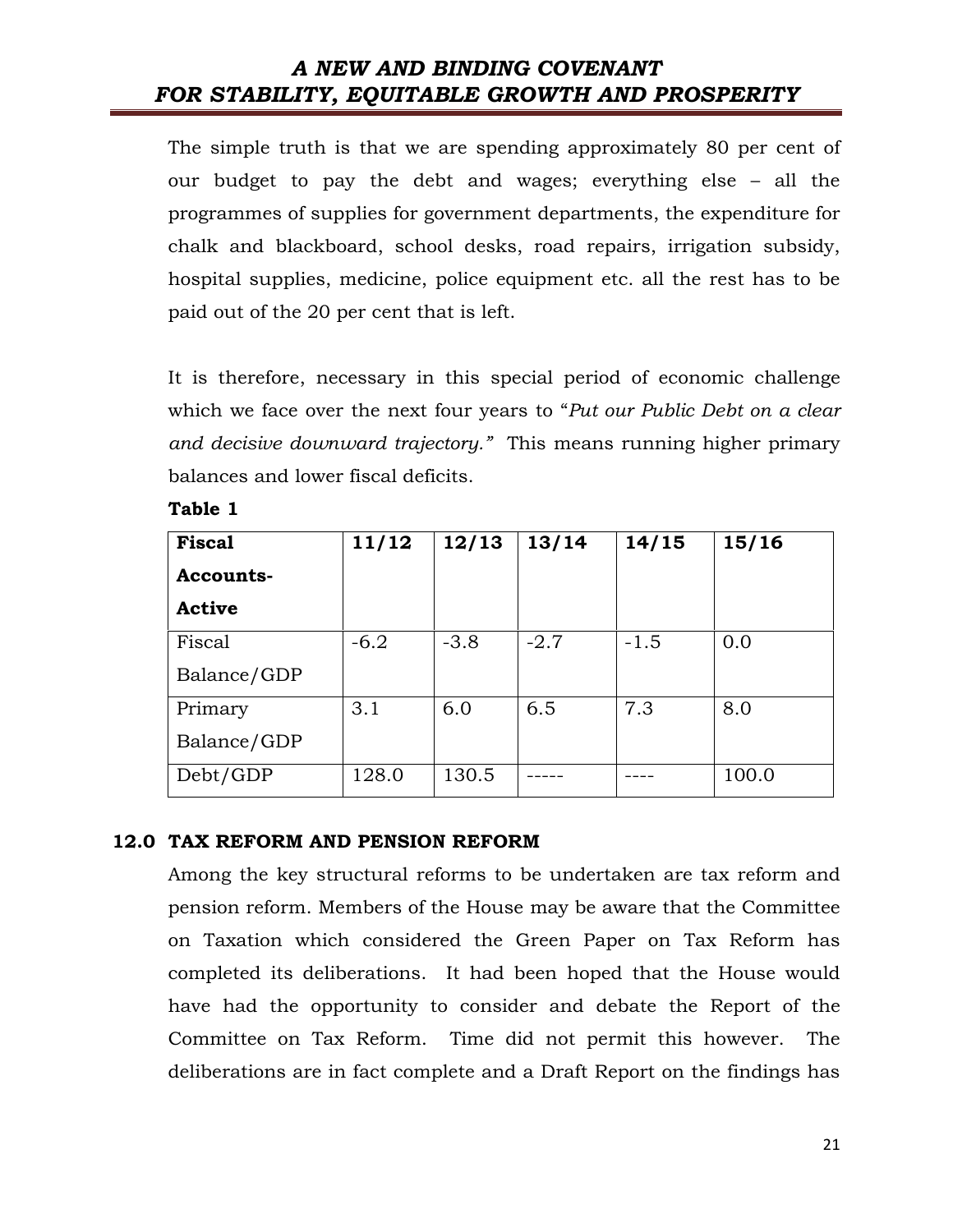been prepared for final consideration by the Committee and ultimately by the whole House.

The Report of the Committee will help to form the basis for a White Paper to be presented to this Parliament before we rise for the Summer Recess.

I would like to take this opportunity to express my appreciation to the more than twenty organizations and individuals who took the trouble to make presentations to the Committee. I would also like to pay tribute to the Civil Society Coalition, the Joint Trade Union Research and Development Centre and the Private Sector Working Group.

The building of national consensus on matters of such national importance is critical to national development. In this regard the example set particularly by the Private Sector Working Group is commendable and worthy of emulation. Their investment of time, effort and resources to engage in extensive discussions among themselves, and in the wider society indicates a level of patriotic commitment and an example of civic duty which deserves the recognition of the parliament.

I do not recall a time when so much effort has been made to educate the public to a better understanding of the issues around tax reform. It is a moment that we must seize to mobilize national goodwill as we embark on a programme to build a new covenant.

The tax reform package being contemplated is to be implemented over a three-year period and is intended to achieve the following objectives:

- Meet the revenue demands of the budget
- Ensure greater equity and simplicity
- Increase compliance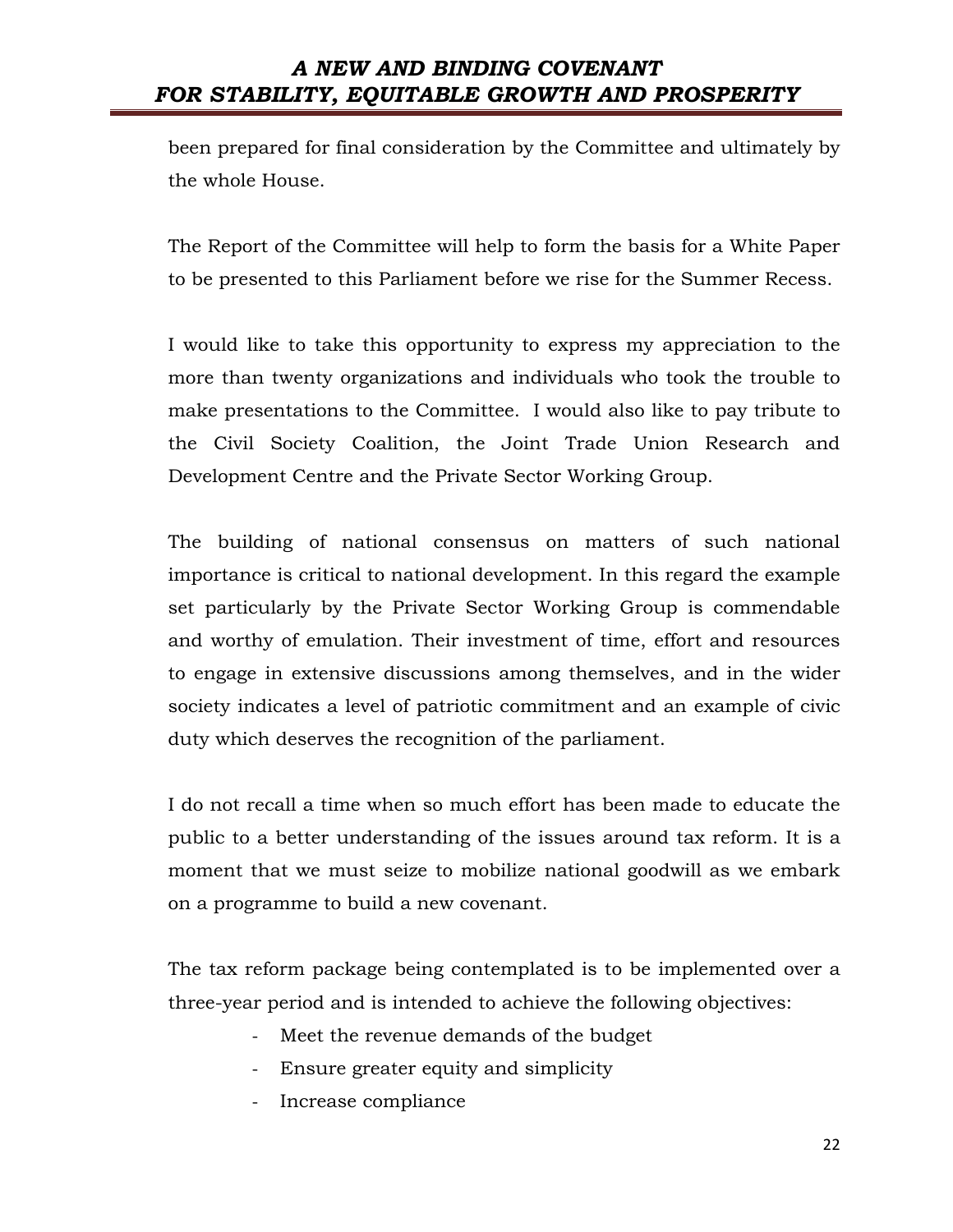Measures will include but are not limited to:

- Reducing distortions through drastic reductions in tax incentives and waivers
- Widening the tax base for both corporate income tax and consumption taxes
- Legislative and administrative amendments to increase compliance
- Lowering of rates including personal income tax

Budget year 2012/13 represents the first year of the reform programme. Elements of this Tax and Tax Administration Reform package will therefore be incorporated in this year's budget.

#### 13.0 PUBLIC SECTOR PENSIONS REFORM

Equally, Mr. Speaker, we now must face up to the challenge of public sector pension reform. We will not achieve fiscal sustainability without it. Currently pensions are paid from the Consolidated Funds and are expected to cost \$24.1B this year.

Discussions are proceeding within the Joint Select Committee appointed to consider pension reform. I expect it to report before we rise at this session of parliament, and a formal policy document presented to this Parliament in order for us to begin implementation of pension reform in this fiscal year.

## 14.0 THE WAGE ISSUE - "IT MAKES NO SENSE TO RAID AN EMPTY CUPBOARD"

Mr. Speaker, containment of the Public Sector Wage Bill is an important element in the effort to ensure fiscal sustainability over the medium term. We understand the reality that it is the public sector workers that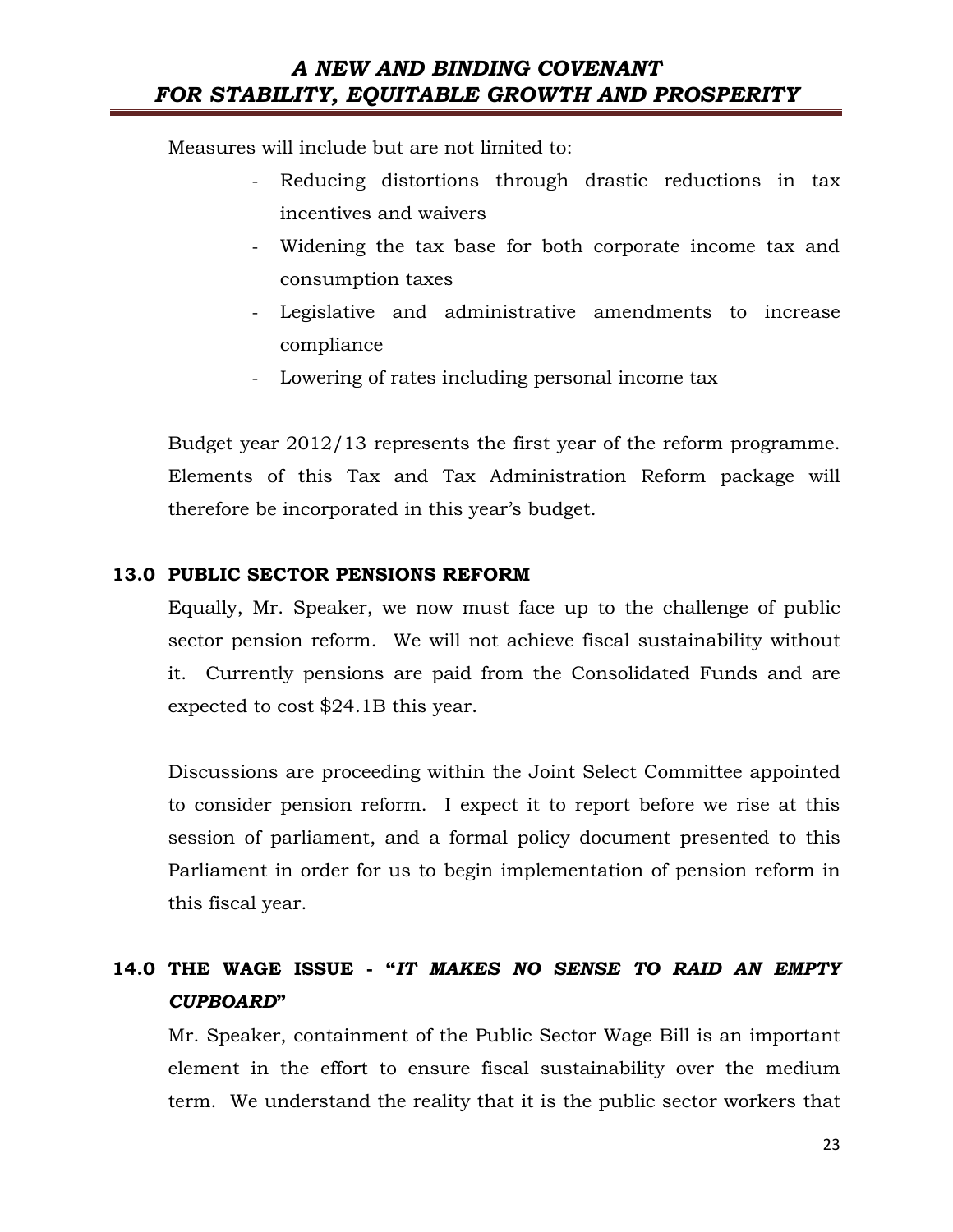keep this country functioning in our schools, hospitals, clinics, and police stations. They man our irrigation systems and our immigration systems.

Yet, it is the case, Mr. Speaker, that fiscal sustainability requires that we reduce our public sector wage bill as a proportion of GDP. We have rejected the views of those who called for massive lay-offs. We would prefer to grow the economy and attain a smaller public sector through rationalisation and efficiency gains, and "natural attrition".

Mr. Speaker, everyone should be aware however, that the public resources in this special period of economic challenge are severely limited. We are not adherents of a "take it or leave it" philosophy of industrial relations. And I want to pay tribute to the representatives of the workers who have been in dialogue, mainly with Minister Horace Dalley and his team, for the businesslike and professional manner in which the discussions are proceeding. It is important, however, that we bring these discussions to conclusion soon.

The negotiation process must also look at innovative ways of getting more for our workers cognizant of the fiscal constraints facing us.

#### 15.0 PUBLIC SECTOR TRANSFORMATION

The previous administration started examining the matter of public sector transformation. In fact, a Public Sector Transformation Unit was set up to examine all the related issues and determine the modalities of the transformation.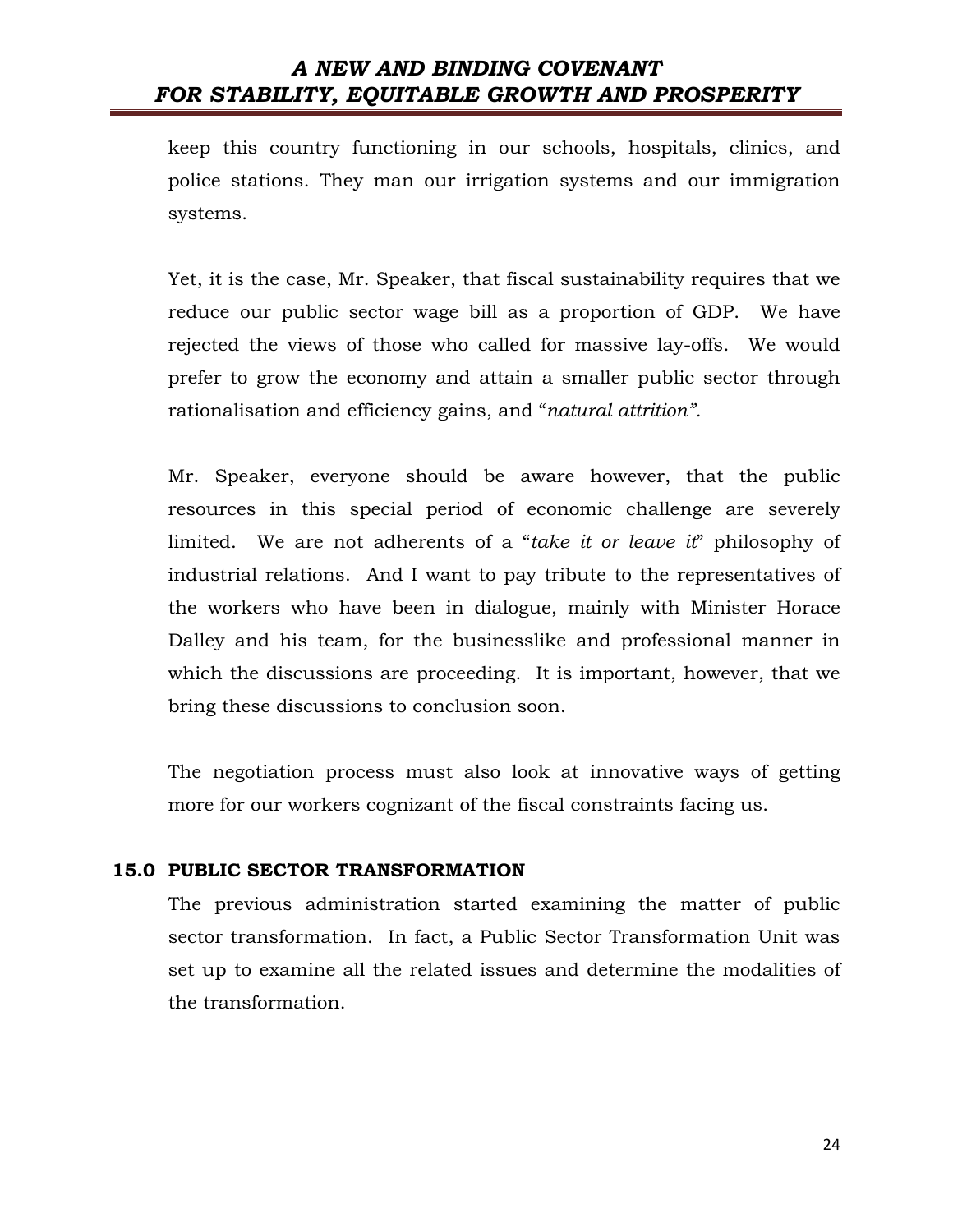It is our intention to continue the process. Our own view is that Public Sector Transformation should be aimed at, inter alia, improving efficiencies through:

- The rationalization of agencies
- Improved oversight of public agencies and bodies
- Divestment of public sector assets.

#### 16.0 GOING FOR EQUITABLE GROWTH AND PROSPERITY

Mr. Speaker, while the macroeconomic and fiscal reforms will strengthen stability, the sustained growth and prosperity that we all seek will only be achieved by the creative pursuit of strategies to attract investment and improve competitiveness.

#### Table 2

#### Growth forecasts through the medium term

| FY 2012/2013 | FY 2013/2014 | FY 2014/2015 |
|--------------|--------------|--------------|
| $1.0\%$      | 1.3%         | 1.9%         |

(Only incorporates organic growth and known investment projects, which are conservative projections which we expect to surpass)

#### 17.0 FACILITATING BUSINESS DEVELOPMENT

We must admit that the present business environment is hardly conducive to achieving the levels of growth that are needed to create the jobs that we so desperately need. Despite repeated promises over the years by successive administrations to create a more facilitating business environment, Jamaica presently ranks 88 out of a total of 183 countries according to the Doing Business Report published by the World Bank in 2012.

This represents a decline over 2011 where we were placed at 85. I have no doubt about the sincerity of the commitments made. However, it is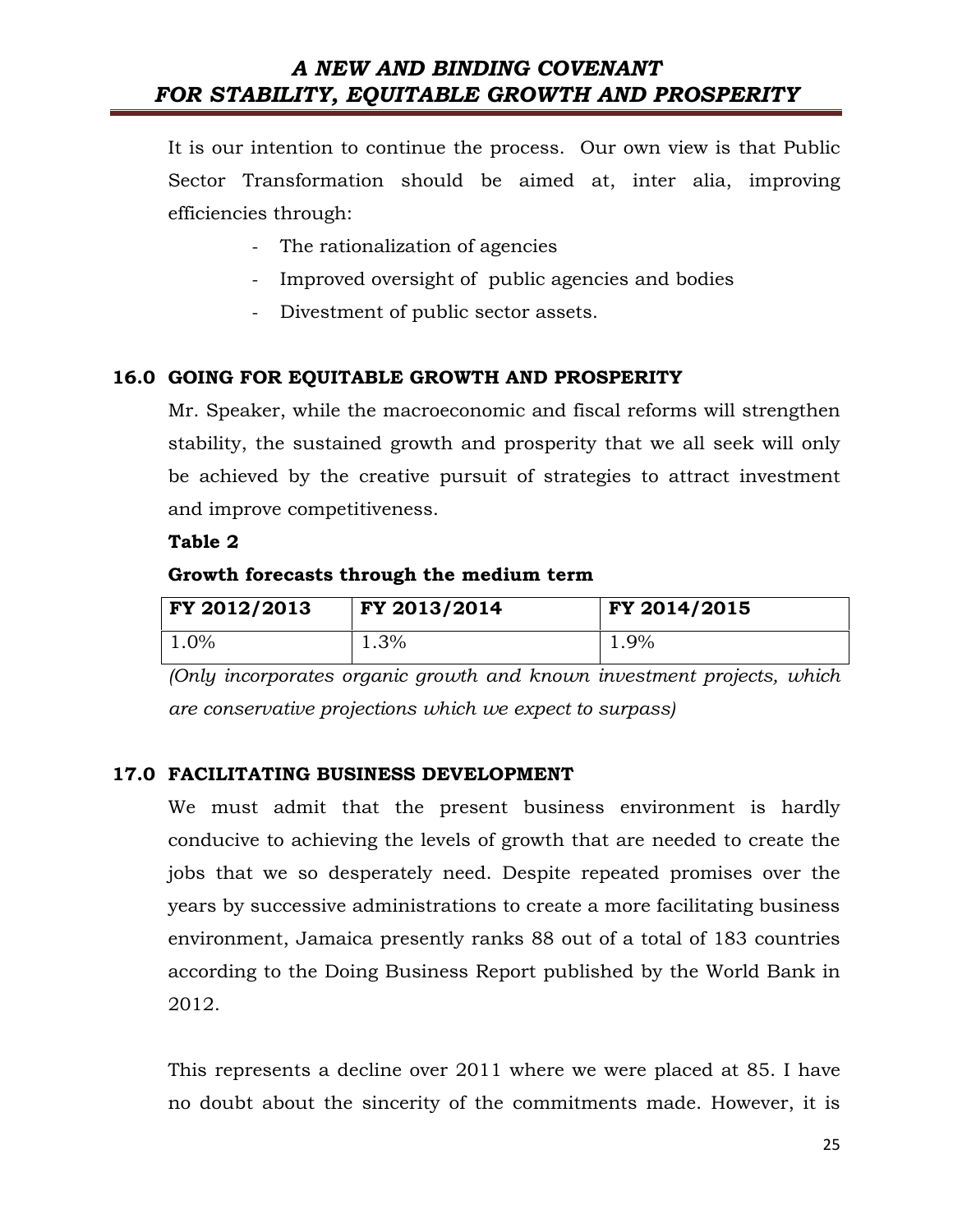clear that more needs to be done if the objective of creating a more facilitatory climate and decreasing transaction costs for businesses is to be achieved.

To this end, Cabinet has appointed a sub-committee under the chairmanship of Minister Mark Golding. The measures that are currently being pursued include:

• On incorporating a company in Jamaica, at the same time as the Certificate of incorporation is issued, the company will also receive from the Companies Office the company's Tax Registration Number (TRN) as well as its number for each of the relevant statutory agencies (NIS, NHT, etc). These numbers would either be printed on the Certificate of incorporation, or on a separate certificate issued for this purpose.

The same would apply on registering a business name. This will eliminate the time spent and cost incurred trekking around all the agencies and applying to them individually to get these essential numbers. The Companies Office would notify each agency of the incorporation of the company, its numbers, and any related information which may be relevant.

- Reduce the time now taken to complete real estate sale transactions, by authorizing the National Land Agency to assess and collect all applicable charges (transfer tax, stamp duty and registration fees) when the transfer instrument is delivered to the Titles Office for registration. This will eliminate 6 time-consuming trips to and from the Stamp Office.
- Establish a single development approvals centre to which all subdivision/development applications are submitted, manned by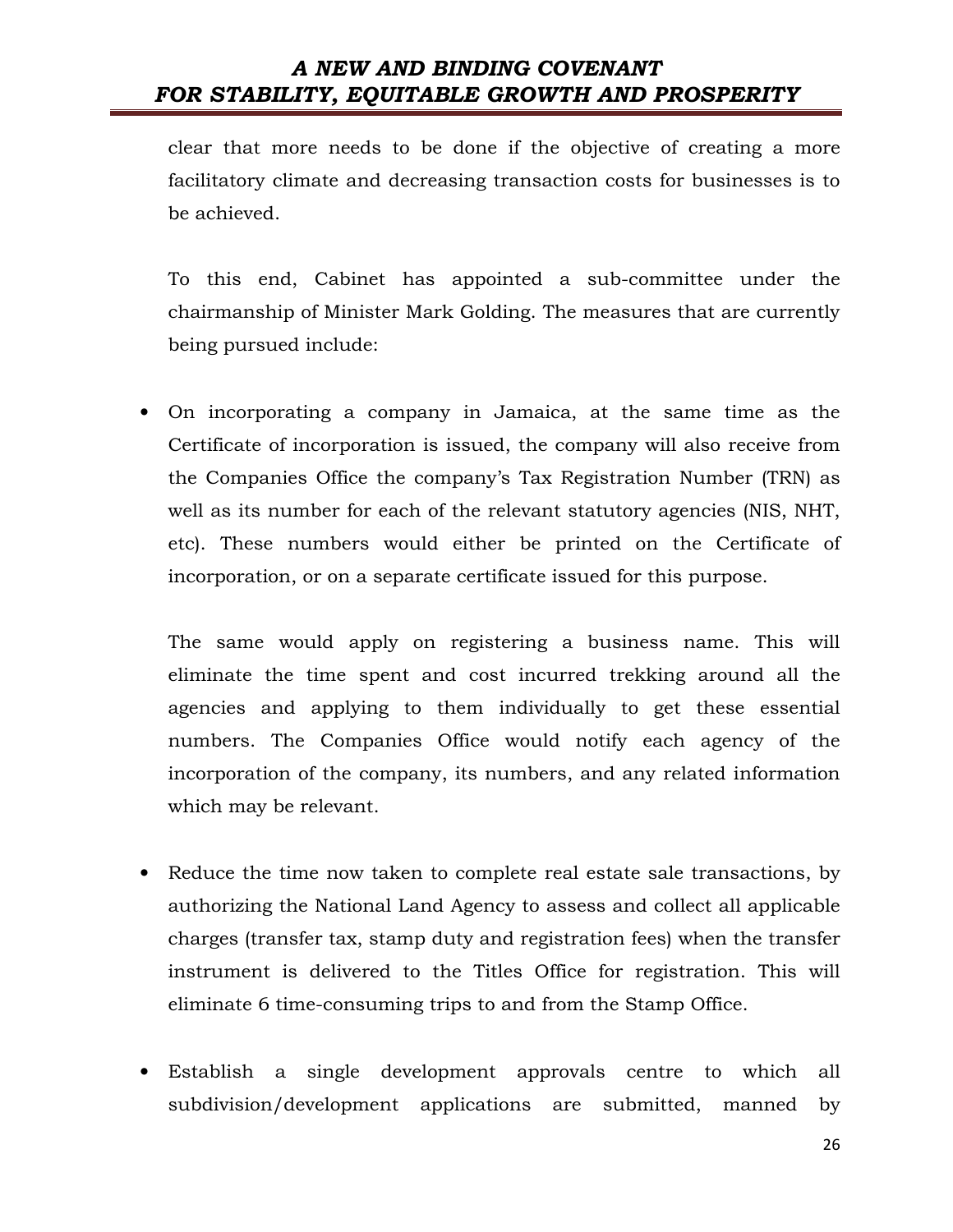representatives from each of the agencies which have an input in these approvals.

- Eliminate stamp duty charged on increases in company share capital, which currently applies to companies formed prior to February 2005 (which could not elect to have unlimited authorized share capital) and to new companies which don't elect to have unlimited authorized share capital (perhaps out of ignorance).
- Introduce the Secured Obligations Act and establish a central, web-based system of filing and searching for security interests in assets other than land. This will increase the certainty and simplicity of taking collateral for financing transactions, and improve the flow of credit in the economy, especially to MSMEs.
- Introduce modern insolvency legislation to provide clear rules and procedures for handling corporate and personal insolvencies, including a mechanism in appropriate cases for giving a business a "no adverse action" period in which to attempt to restructure and achieve viability, before the winding up process is embarked upon.

#### 18.0 ENERGY

Since the phenomenal increase in oil prices which took place in 1973 and 1979, the Jamaican economy has never recorded previous growth rates. All strategies for growth and prosperity must include lower energy costs.

My colleague Minister of Energy has already announced the investments that are being made together with specific initiatives to reduce Jamaica's energy costs by 30% over the next couple of years and diversify the energy mix. The reduction of energy cost is perhaps the single most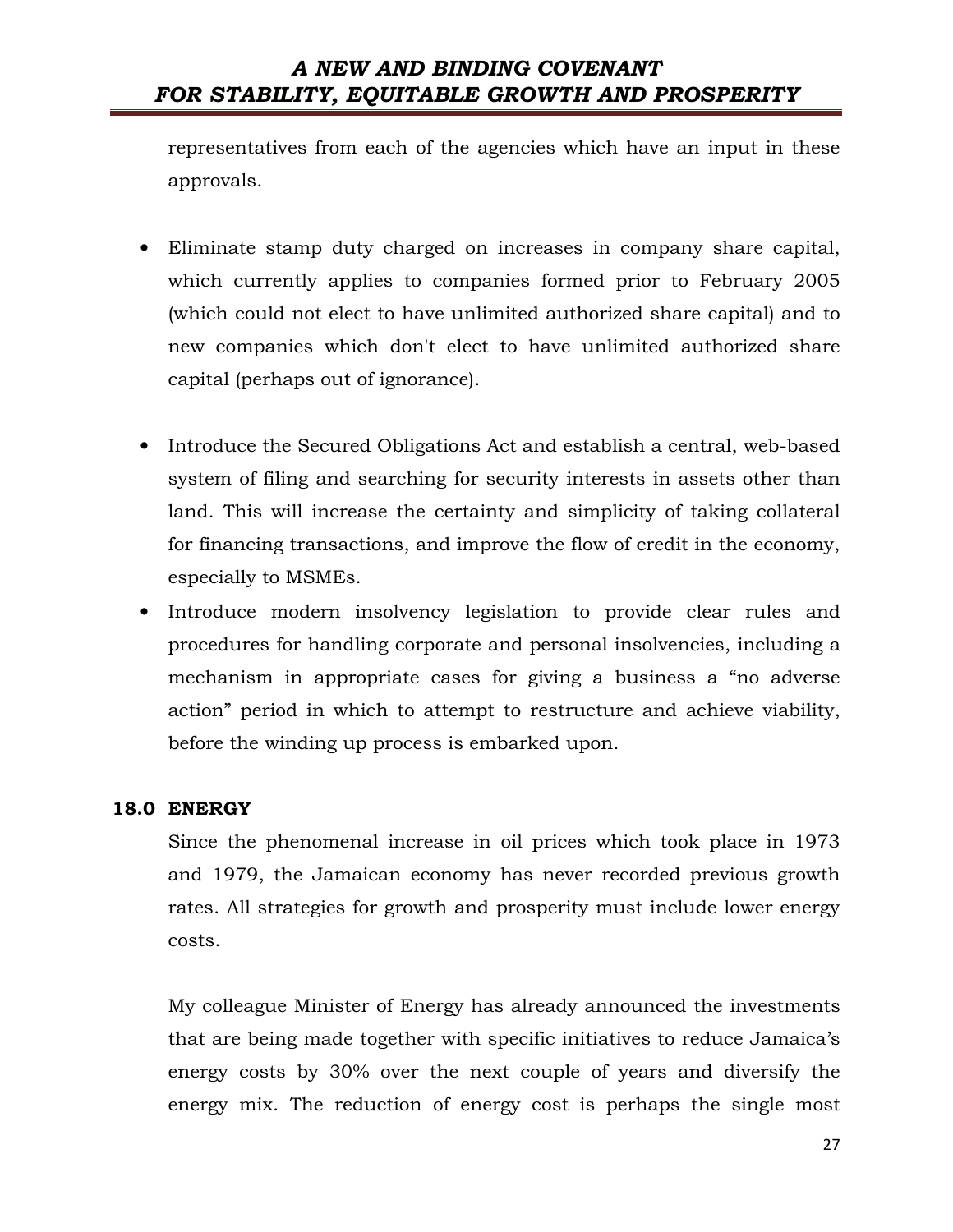important factor in enhancing the competiveness of Jamaica's productive sector

The elimination of GCT on solar panels will assist householders and small business enterprises to reduce their energy costs and diversify Jamaica's energy mix.

#### 19.0 FOREIGN DIRECT INVESTMENT (FDI)

The inflows of FDI provide a well needed boost for infrastructure development and the fact that these investments provide significant backward linkages will have a multiplier effect on economic development

The portfolio of investment projects include:

- North South Highway link (Angels to Ocho Rios)
- Port Facilities Enhancement.
	- Jamaica is preparing to take advantage of our strategic location and the possibilities arising following the reopening of the Panama Canal
	- Container Terminal
	- South Terminal –Gordon Cay
	- Fort Augusta
	- Logistics Hub and Business Centre Fort Augusta MOU signed with China Harbour
- Tourism
	- Harmony Cove (US\$1.0 billion)
	- Fiesta Hotel (US\$500mn)
	- Marriott Hotel Kingston (US\$20mn)
	- Expansion of Riu Hotel in Montego Bay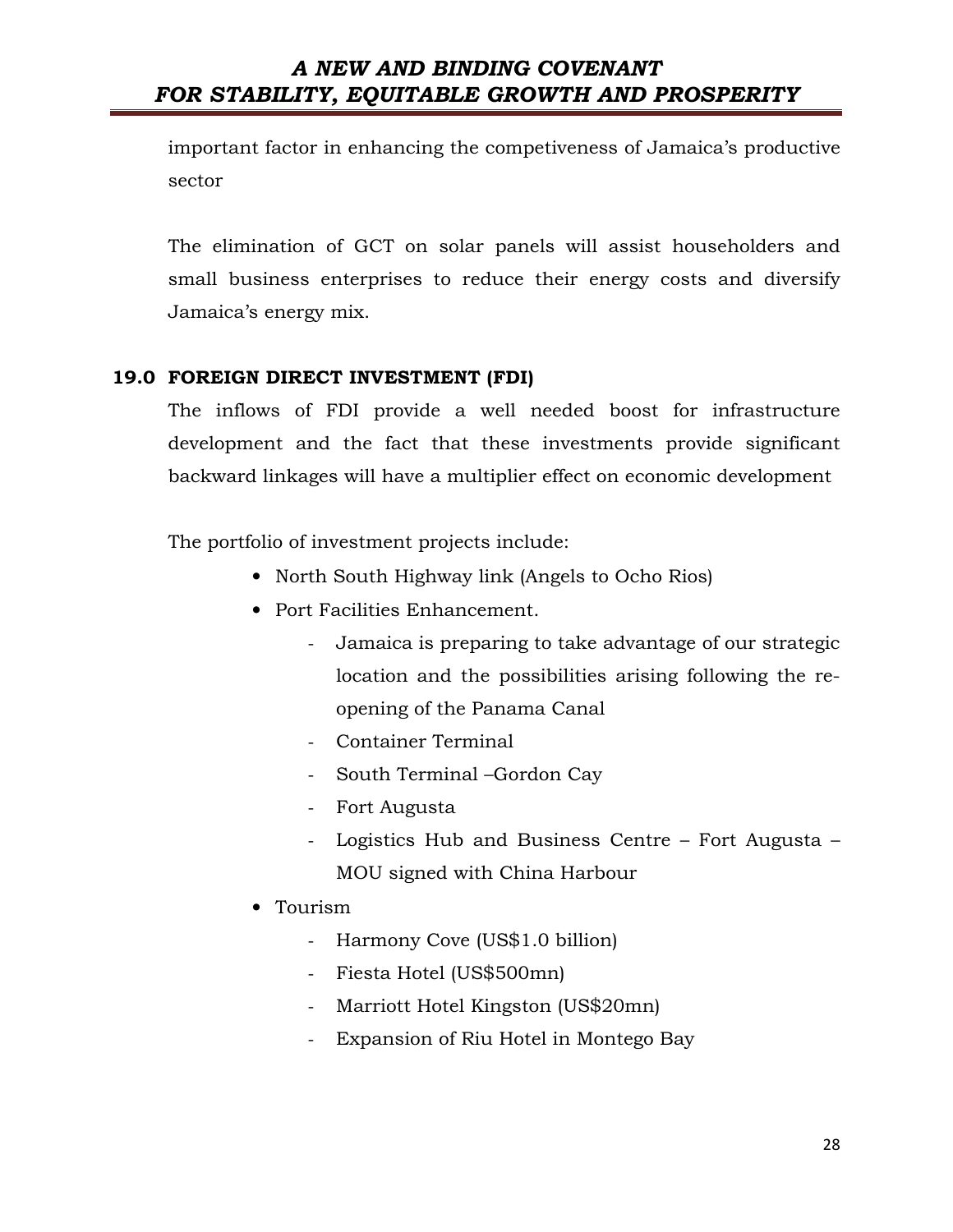The GOJ will accelerate projects in the public sector that are currently underway. Cabinet took decision to move on the North South link and the Fort Augusta port project, developments vital to survival of the country.

- DBJ line of credit J\$1B small business
- Expressions of Interest 2000 additional hotel rooms by various investors
- Norman Manley International Airport and Sangster International Airport which are projected to attract US\$100M in investment to implement proposed extension of runways and infrastructure upgrade; and,
- Kingston Lifestyles Centre; which is expected to yield a Gross Output of J\$14.4B during the construction phase and estimated to generate revenue of J\$15.8B annually.

#### 20.0 FACILITATING JAMAICAN INVESTMENT CAPITAL

As important as FDI is to the growth of the Jamaican economy, investment by Jamaicans in Jamaica is perhaps the most important indicator that Jamaica is open for business. We are heartened by investments presently taking place in tourism, agro-processing, and commerce. However, this administration intends to focus on a coordinated programme to both encourage and facilitate Jamaican investment capital.

In this regard, the Junior Stock Exchange will be extended for another five years and we are encouraging businesses to make use of this facility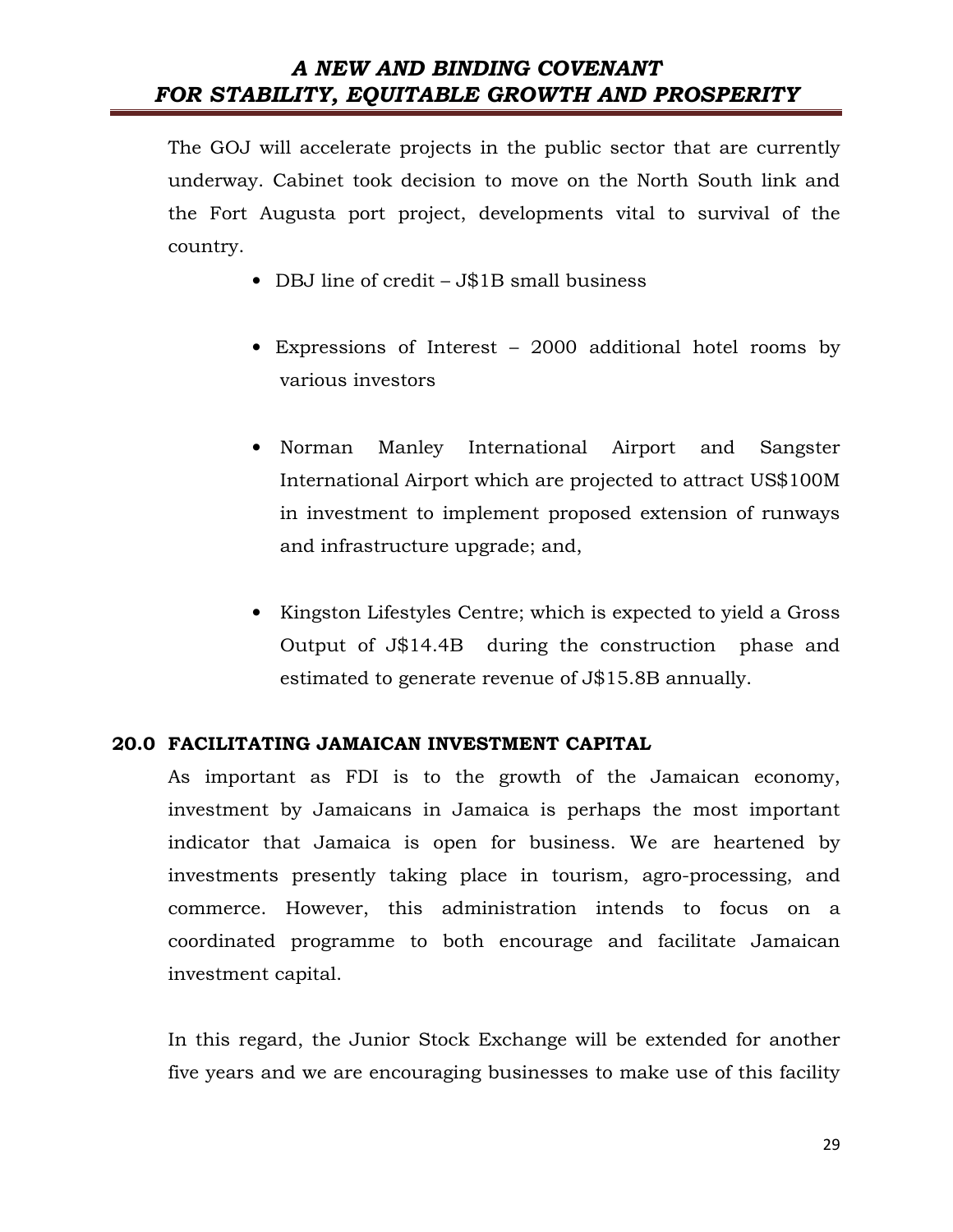NOW since after the 5 year period we will be eliminating all these special tax holidays which are presently available.

Available and adequate financing has over the years been major obstacles to the growth of MSME's. To this end we are taking the following steps which will expand the pool of available credit.

- DBJ will lend \$1.5 billion to the MSME Sector in 2012/13 facilitating \$2 billion in investments. Of this \$396 million or 25% will be lent through micro finance institutions to micro businesses
- The DBJ has set aside \$250 million as a loan guarantee fund to enable lending to potentially good business borrowers from the MSME who just do not meet the banking sector's collateral requirements. It is projected that this will enable \$1 billion in credit for business activities that would not otherwise have received funding.
- The DBJ is managing the Jamaica Venture Capital Programme to provide a conducive venture capital ecosystem focusing on facilitating the legal and structural imperatives, capacity building of SMEs and fund managers and the establishment of a Venture Capital Park. This programme will also see the establishment of an initial private sector managed fund with a target of J\$1 Billion for investment in high potential SMEs.
- The DBJ will invest \$100 million in programmes geared towards capacity building and technical assistances to the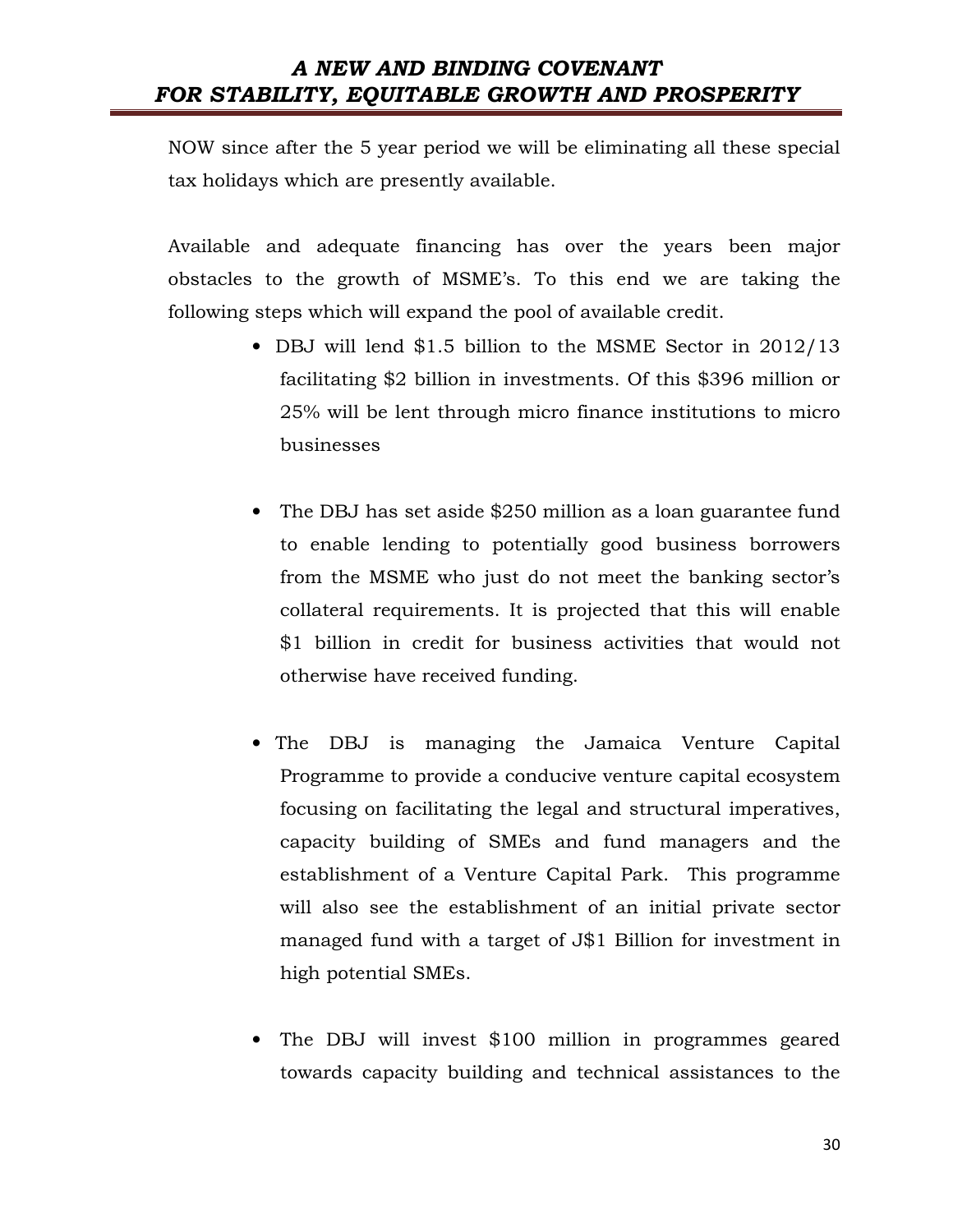MSME sector and will attract \$400 million in counterpart grant funding from multilateral organizations.

#### 21.0 TAX CREDIT FOR INNOVATION AND GROWTH

As a critical element of the growth strategy of the government, emphasis will be placed on rapidly improving productivity across all sectors of the economy. To achieve this, innovation and entrepreneurship must be placed at the centre of policy. Much of this will come from the private sector along with research and innovation initiatives of private individuals. The government is prepared to play its part in this process. In this regard, we are prepared to offer a tax credit for investment in the development of solar water heaters specified under tariff heading 8419.1910 and 8419.1920 and photosensitive semiconductor devices, including photovoltaic cells whether or not assembled in modules or made up into panels specified under tariff no. 8541.40.

#### 22.0 PRIVATIZATION

The State by focusing on its core functions will be privatizing or leasing a number of enterprises which will provide new opportunities for the private sector to expand. Entities to be privatized include:

- GOJ's 7% interest in Windalco;
- Clarendon Alumina Partners;
- Wallenford Coffee Company Limited (WCC); which will stem losses of approximately J\$200M annually and
- GOJ's 50% shareholding in Bloody Bay Hotel Developments Ltd.
- Jamaica Railway Corporation; and
- Caymanas Track Limited.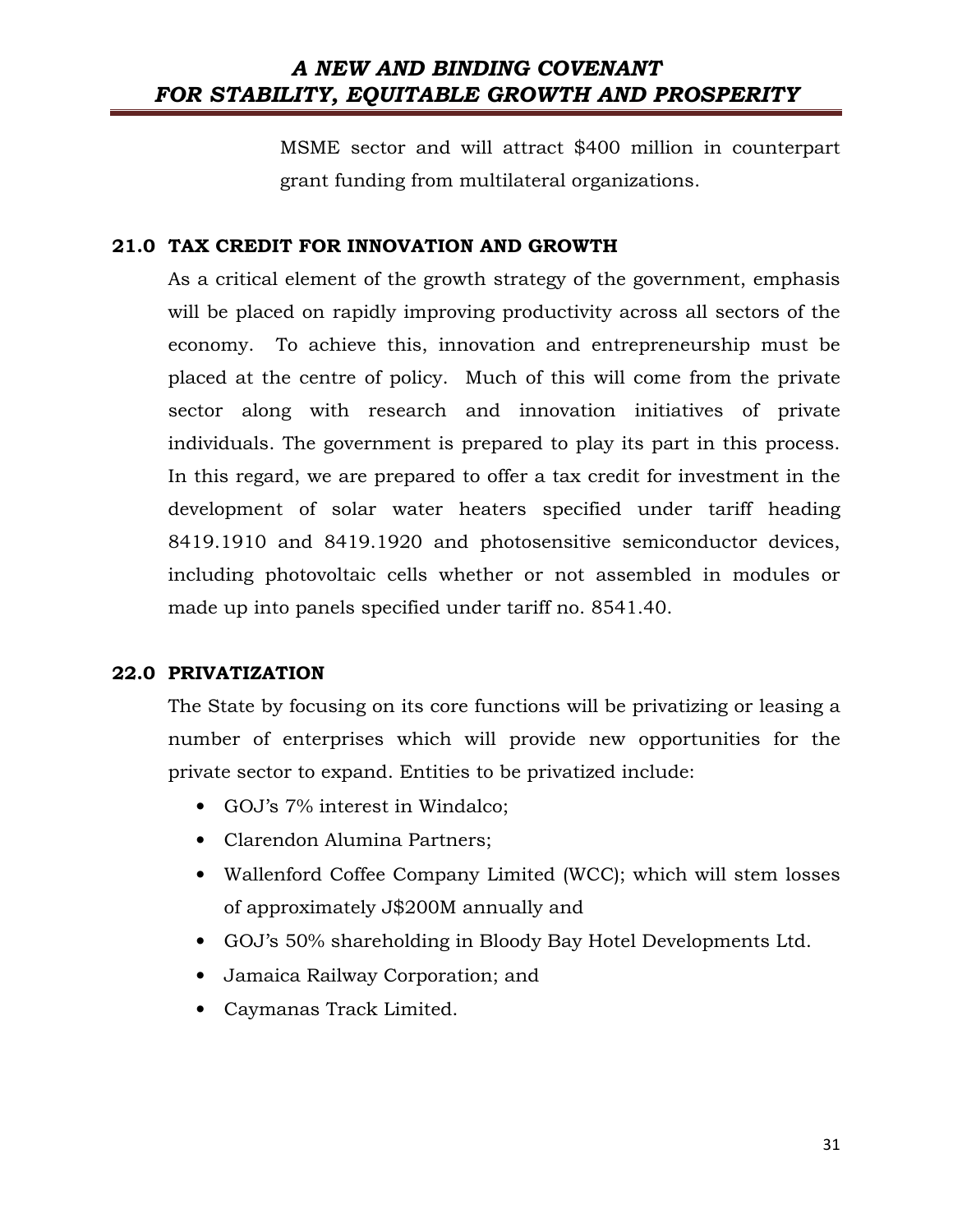#### 23.0 MOBILE MONEY

Involves the use of mobile phones for monetary transactions in microfinance in order to expand participation in the financial system and reduce the cost of financial services. The BOJ is completing its assessment and will be enunciating a policy in short order.

#### 24.0 PETRO-CARIBE FUND

During this fiscal year, the Petro-Caribe Fund will be providing \$1.0b to the Jamaica Emergency Employment Programme (JEEP) and funding to social housing programmes and the Student Loans Bureau, among other areas.

#### 25.0 PUBLIC PRIVATE PARTNERSHIPS

Given the limited fiscal space, an important strategy of the Government over the medium term will be to leverage its limited resources through targeted public/private partnerships and through judicious privatization and/or monetization of Government assets.

PPPs are a long-term performance-based approach for procuring public infrastructure where the private sector assumes a major share of the responsibility in terms of risk and financing for the delivery and the performance of the infrastructure, from design and structural planning, to long-term maintenance. This will also allow for the development of a genuine long term capital market shifting funds from investing in short term government paper with little development value.

The immense value of the Public-Private Partnerships is the engagement of private sector capital and innovation to share the risks of development while relieving the Government of the financial obligation of funding the provision of urgently needed infrastructure.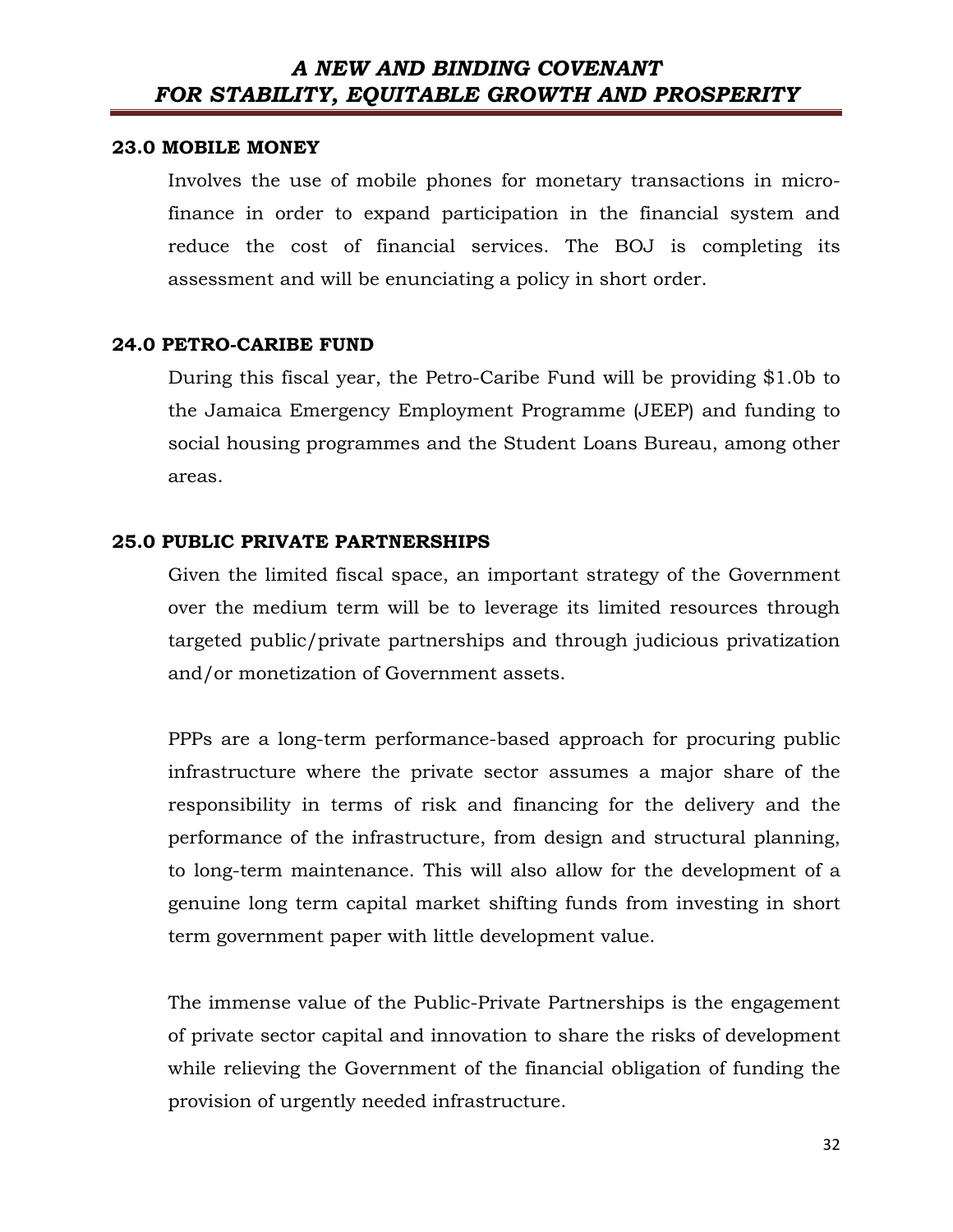We are far advanced in settling the policy framework for the PPP policy and a secretariat is to be established in the Development Bank of Jamaica. The areas being targeted for PPPs are Infrastructure projects such as port facilities, schools, transportation and hospitals.

Members of the local private sector have already expressed serious interest in participating in the government's PPP programme. We have already received attractive proposals for the funding of PPP projects in the private sector. We welcome this interest and we will be responding and pursuing these projects with some urgency.

#### 26.0 PRIORITISATION OF PUBLIC CAPITAL EXPENDITURE

The necessity to curtail public expenditure dictates that we establish a list of priorities in the investment envelope for public sector projects. I have already indicated the guiding principles and the process involved in determining which areas are to be prioritised. The administration has chosen to target those projects that will generate the highest level of employment, improve competitiveness, strengthen the resilience of the built and natural environment to the hazards of climate change, and maintain social protection systems.

Mr. Speaker, during the course of this Budget Debate my esteemed colleague Ministers will present details of specific initiatives, programmes and projects in these areas. However, in light of the realities of adjustment which we face, I am compelled to highlight the Government's commitment to social protection programmes.

#### 27.0 SOCIAL PROTECTION STRATEGIES

The impact of sluggish growth and reduced fiscal space is felt most by those who are least able to bear it. We must therefore do our utmost to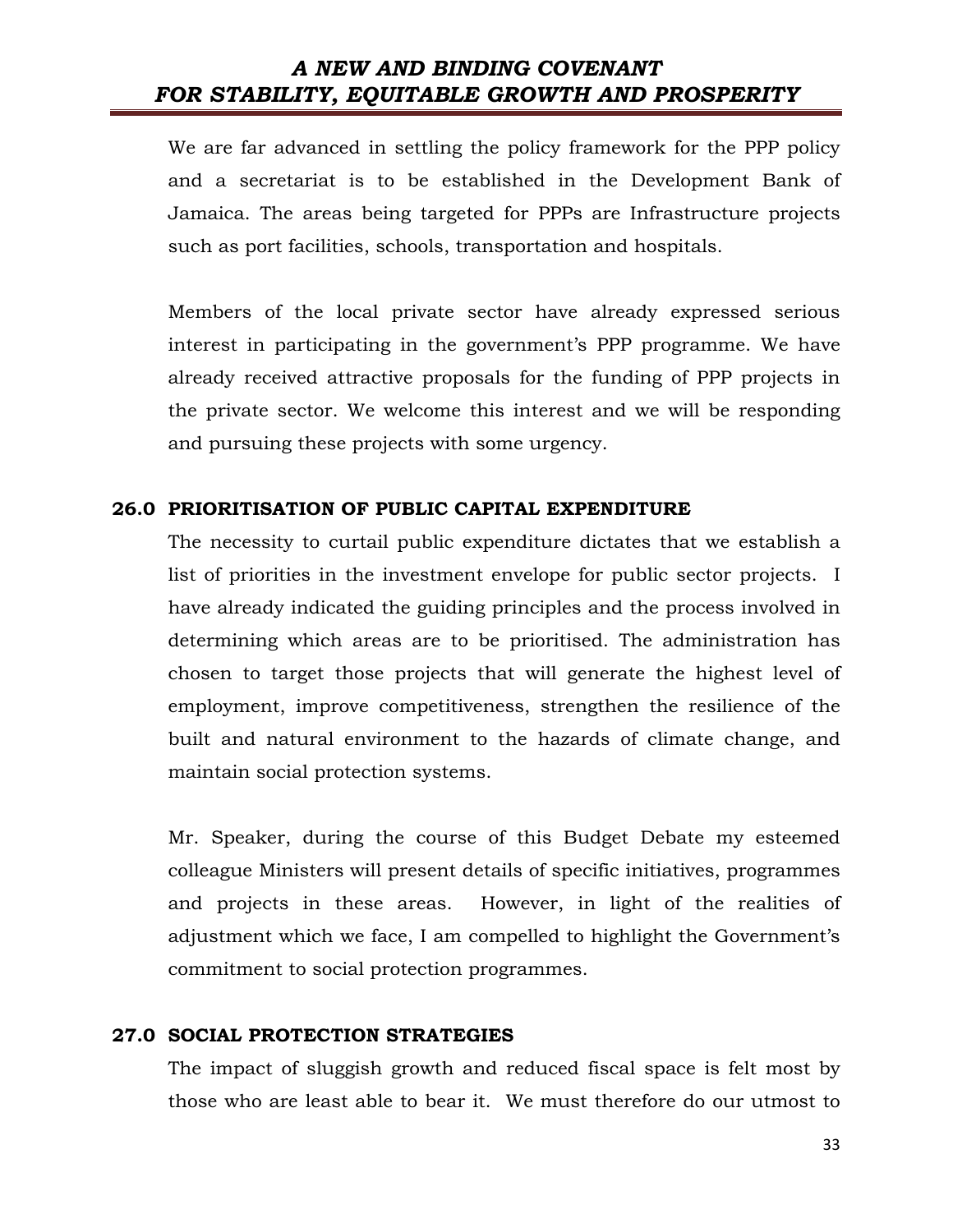protect these most vulnerable persons. Social protection initiatives are particularly important to maintain the social cohesion required for the success of the GOJ medium-term programme. The Government will be addressing vulnerabilities through programmes and initiatives such as PATH and Steps to Work. Empowerment and adaptability will be attained through programmes and initiatives such as those designed to clarify and protect property rights, provide financing and capacity-building support for MSMEs, enhance agricultural competitiveness of small farmers and displaced agricultural workers.

#### 28.0 CENTRAL GOVERNMENT'S BUDGET FOR FY 2012/13

The central government's budget that we are presenting for fiscal year 2012/2013 is consistent with the objectives outlined in the Medium Term Programme and represents a down payment on the future.

The realities of the weak economy we have inherited and the huge fiscal gaps identified even before the last election, pretty much determined the degrees of freedom we had in crafting the Central Government's Budget for FY 2012/13. Of central importance in the whole budget process was dealing with the crippling effects of the huge public debt. It requires focus, courage and clarity on the part of the Parliament and the entire country to chart through the difficult waters.

For FY 2012/2013, Central Government expenditure is programmed at \$612.4B. Revenue and grants (before tax measures) are projected at \$337.9 billion. This leaves a financing gap of \$274.5B, of which \$165.2 billion is programmed to be raised from the domestic market while the remainder of \$109.3 billion is to be raised from external sources.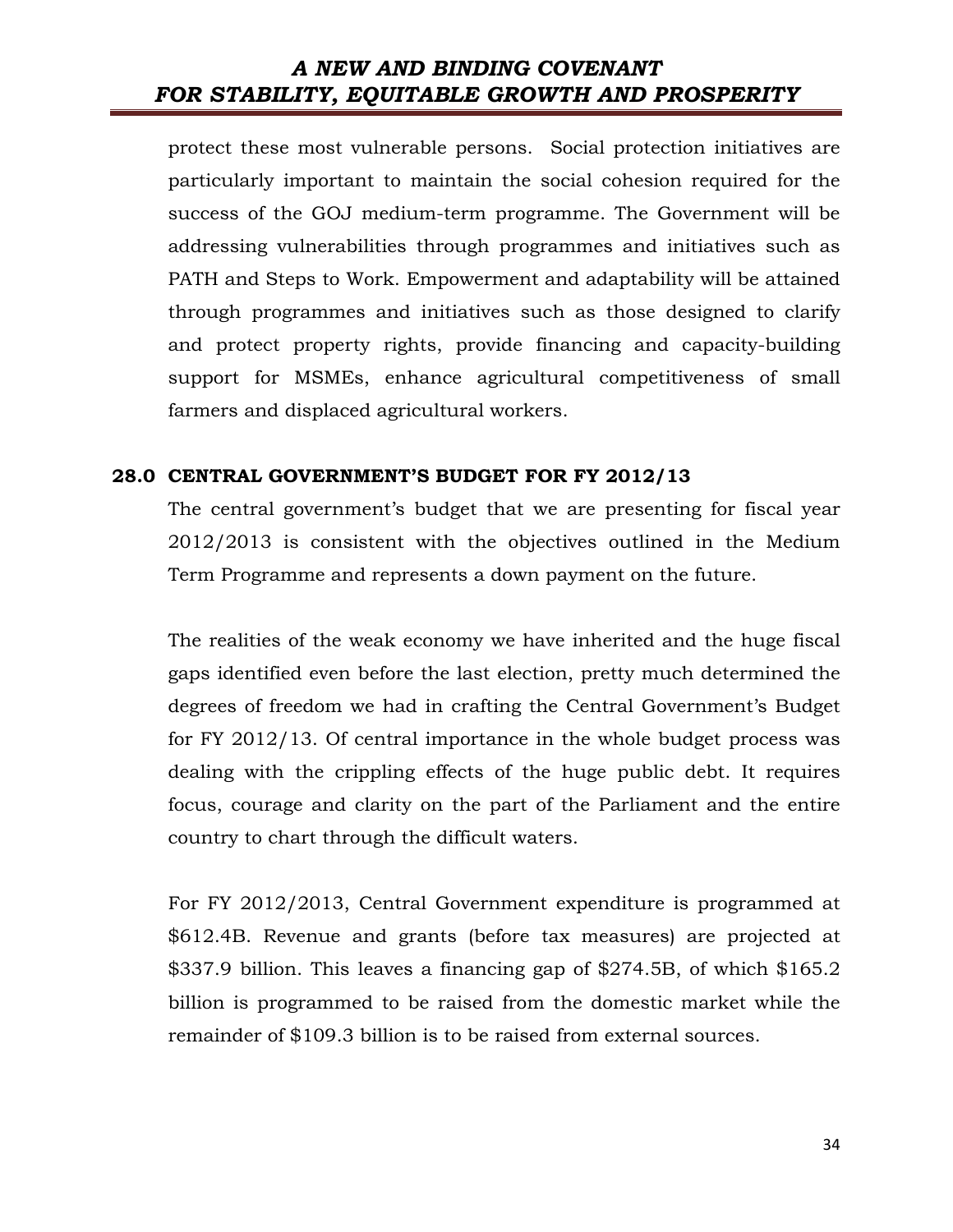#### EXPENDITURE

Total Expenditure for FY 2012/13 is budgeted at \$612.4 billion, comprised of recurrent expenditure of \$238.2 billion, capital expenditure of \$39.4 billion and public debt expenditure of \$334.7 billion. Once the debt which comprises 54% of total expenditure was taken care of, there was not a great deal more for programmes and capital after covering expenditure for wages and pension. In fact, expenditure on debt and wages is absorbing 78% of total expenditure.

This is at the heart of the difficult choices we have to make and is pointing to the absolute imperative to get the economy growing at a faster pace than we have achieved over the last 30 years.

The context of the budget and the realities of our situation leave very little room for major new spending. This has forced a cut in real terms in many critical areas of expenditure and has required us to engage in expenditure prioritization. Importantly, even while we make the necessary adjustments to accommodate the debt and undertake the needed reforms, we have had to find room to protect the most vulnerable and marginalized in the society by increasing expenditure in targeted social sectors and programmes.

#### Capital Expenditure

As I had indicated before, capital expenditure prioritization is guided by a focus on fostering broad-based inclusive growth, social protection strategies, and strengthening the resilience of the built and natural environment.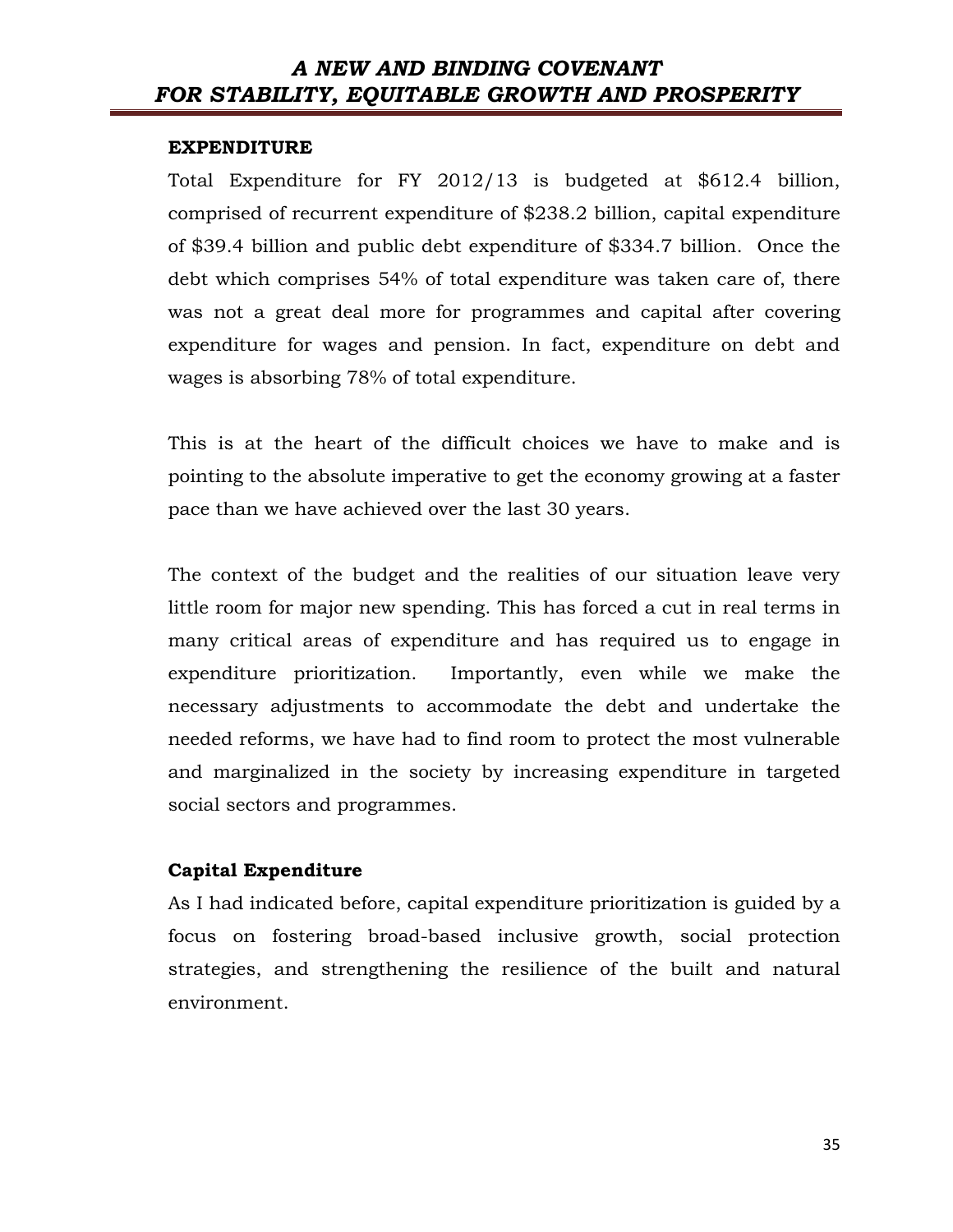In this year, capital expenditure in these areas amounts to \$25.0 billion compared with \$18.0 billion in FY 2011/12, an increase of 38.9 per cent. Closer examination reveals allocations as follows:

| Social Protection & Empowerment                | \$14.5B |
|------------------------------------------------|---------|
| Resilience to Natural hazards & climate change | \$5.4B  |
| Improved business environment                  | \$2.6B  |
| <b>Energy Cost reduction</b>                   | \$1.2B  |

#### Public Bodies Capital Investment

Mr. Speaker, the capital expenditure programme being undertaken in Central Government in the priority areas is being augmented by capital expenditure programmes to be undertaken by the public bodies.

During FY 2012/2013, investments by public bodies in these priority areas will show an increase of 26.4 percent, with expenditure projected to total \$41.4 billion relative to \$32.7 billion in FY 2011/2012. Of particular note is infrastructure works to be undertaken by the National Water Commission in FY 2012/13 which show an increase of 124.6 per cent to \$9.1 billion from \$4.1 billion in FY 2011/2012; and the 57.7 per cent increase in projects to be done by Petrojam.

#### REVENUE

During FY 2012/2013 Revenue and grants (before tax measures) are projected at \$337.9b which represents an increase of 4.9 percent compared with the \$322.1B garnered in FY 2011/2012.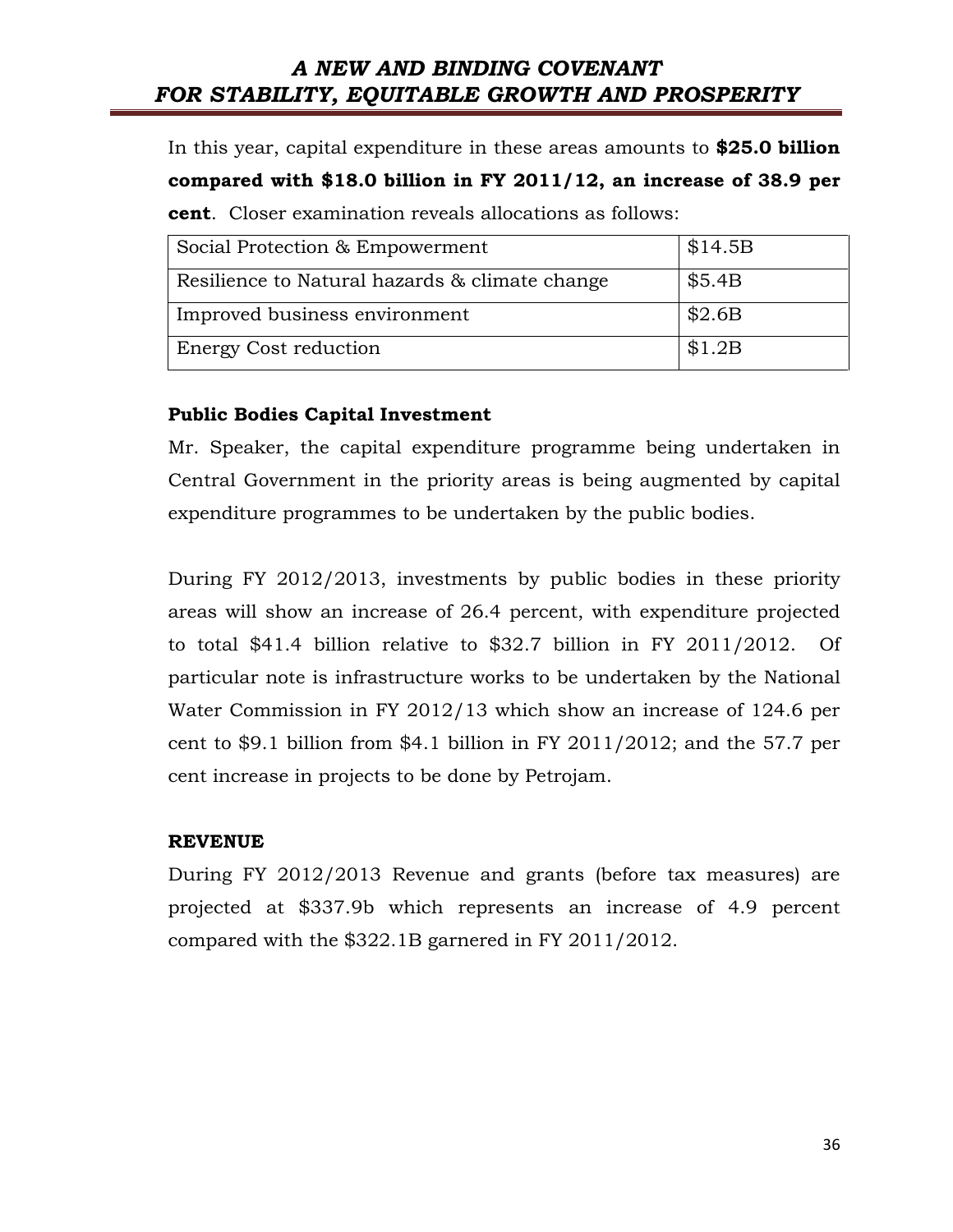### FY 2012/13 Revenue Forecast

|                     | 2011/12 | 2012/13 | % Change |
|---------------------|---------|---------|----------|
| &<br>Revenue        | 322.1   | 337.9   | 4.9      |
| Grants              |         |         |          |
| <b>Tax Revenue</b>  | 289.9   | 313.8   | 8.2      |
| Non-Tax<br>Revenue  | 16.7    | 17.1    | 2.1      |
| <b>Bauxite Levy</b> | 1.5     | 1.7     | 10.3     |
| Capital             | 10.6    | 1.0     | $-90.5$  |
| Revenue             |         |         |          |
| <b>Grants</b>       | 3.4     | 4.2     | 27.9     |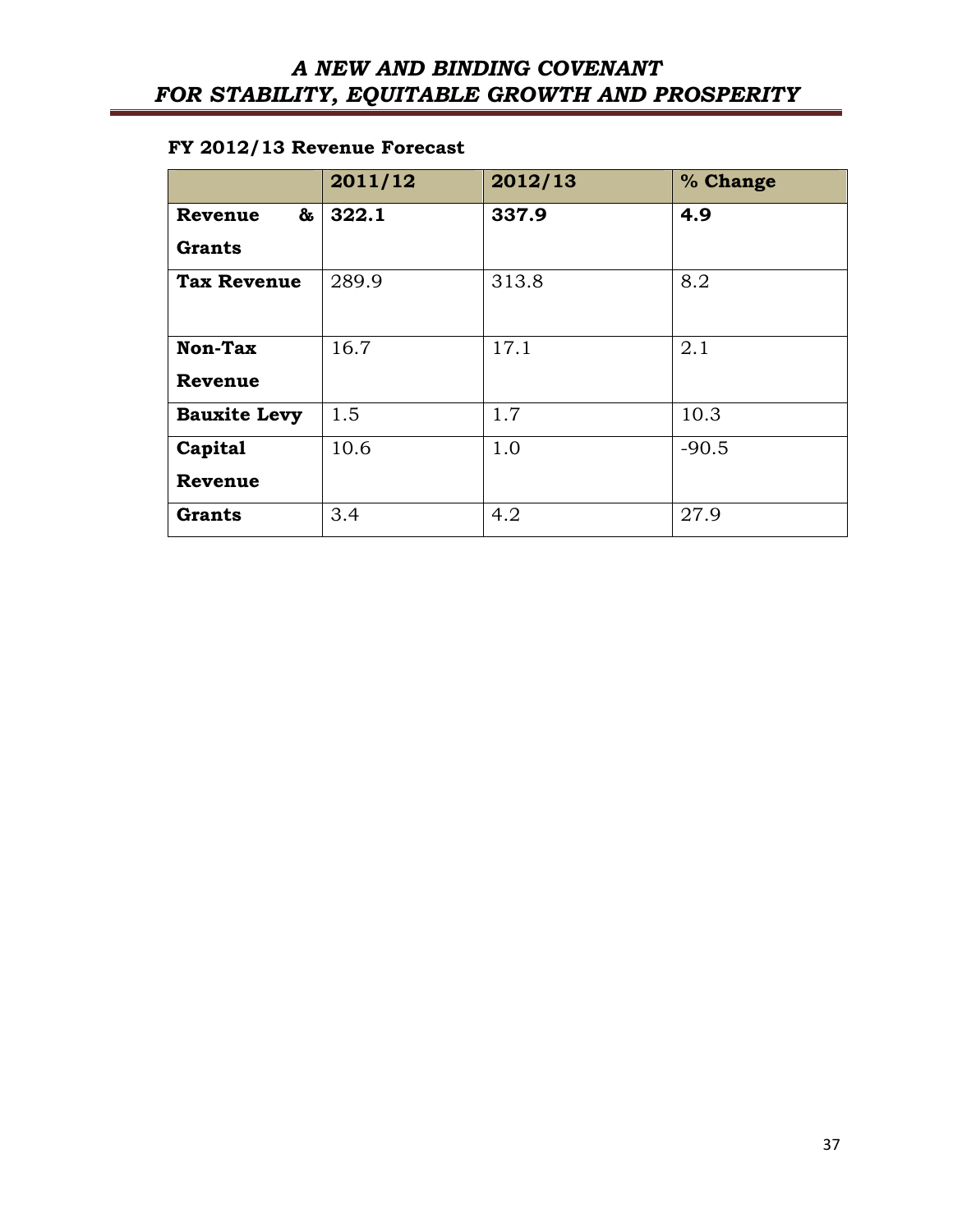#### 29.0 CONCLUSION

Mr. Speaker, this Budget is not an easy one, but it is necessary. This Administration assumed responsibility in December 2011 for a country whose macroeconomic programme had gone awry; a country burdened by an unacceptable high level of debt in the context of a continuing crisis in the global economy.

In this 50th year of our Independence, we have tabled a budget that sets out to truly lay the foundations for future growth and prosperity. We have taken the necessary steps to set the debt firmly on a downward trajectory and to maintain the gains which have been achieved so far in terms of macroeconomic stability. We have maintained a low interest rate policy and ensured adequate reserve levels.

The administration is committed to sustaining these gains by adhering to the strictest fiscal discipline as we seek to contain expenditures, and to raise the revenues. This is absolutely essential if Jamaica is to have a chance of achieving progress and creating adequate jobs for the thousands who are added to the labour force on an annual basis.

The government's commitment sets the stage for a new covenant for the future. The equitable approach to the new tax measures outlined requires every Jamaican to play their part and consistent with our social responsibility provides relief from some of the burdens borne by the most vulnerable in the society.

While it is always difficult to achieve consensus on all aspects of any programme we welcome constructive suggestions that can help us improve our performance.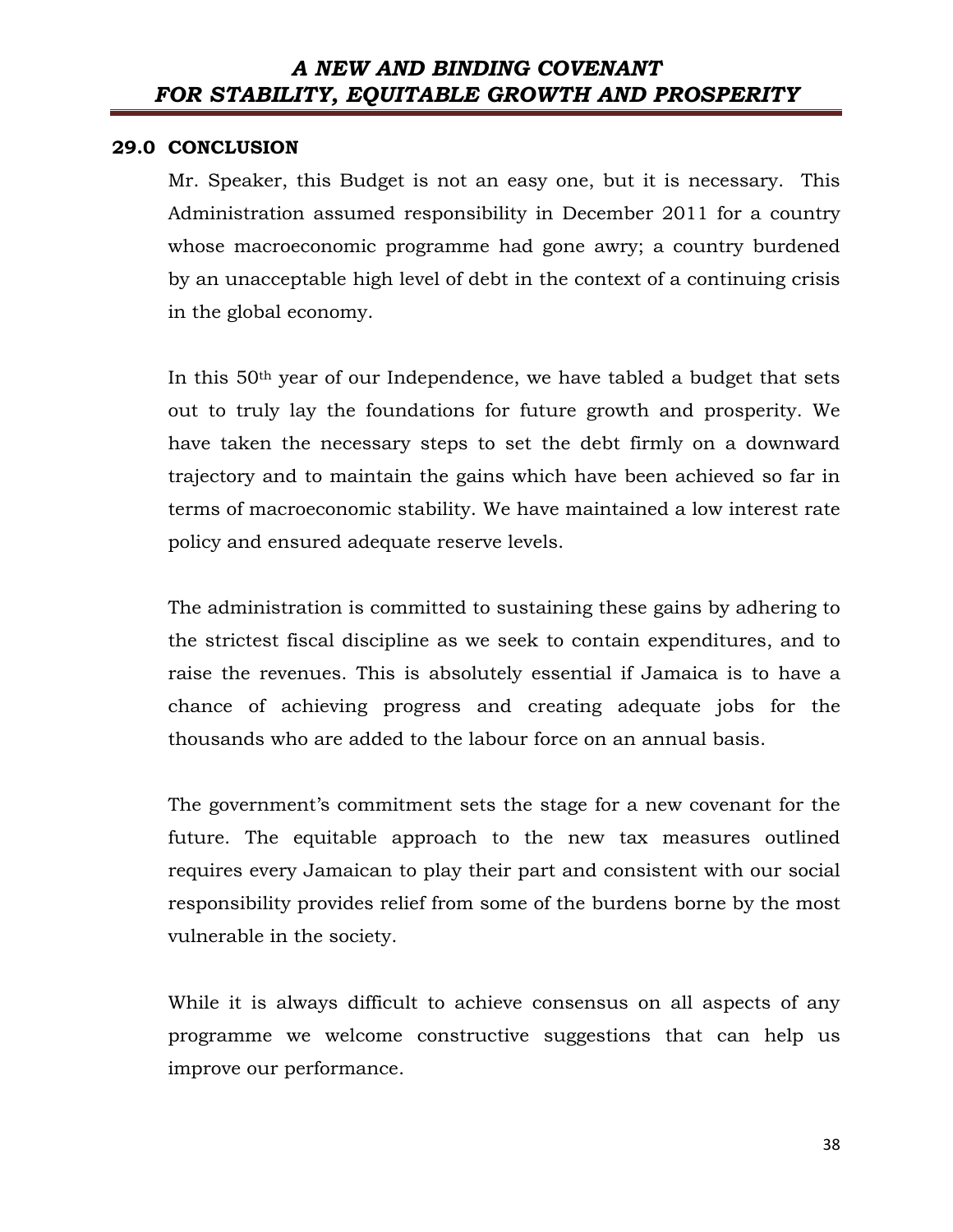Mr. Speaker, in putting this programme together, we have benefited from the consultations among parliamentary committees as well as other critical stakeholders. An even more important task remains after we conclude the budget debate and that is to initiate a dialogue with the Jamaican people to promote a better understanding of our present situation and the URGENT need for a covenant that binds all of us to the objective of nation building.

Our experience during the preparation of the budget informs us that goodwill abounds and that there is a readiness within the society to reenergize the national project and build the new Jamaica as a land of innovation, discipline and prosperity.

We dare to imagine a country which grows at higher rates than have been our experience in the last 50 years and where governance is underpinned by a covenant between workers, investors and government, and where new enterprises are created and small ones expand to generate a steady stream of jobs for our prosperity.

We dream of a country where the creators of wealth invest more in training, research and development to enhance productivity and build prosperity.

This is the Jamaica that our founding fathers dreamed of and that all of us have a responsibility to build. The new Jamaica will require a commitment from each of us; not only as stakeholders in the various sectors, but as citizens committed to building social relationships based on mutual respect, civic discipline and honesty.